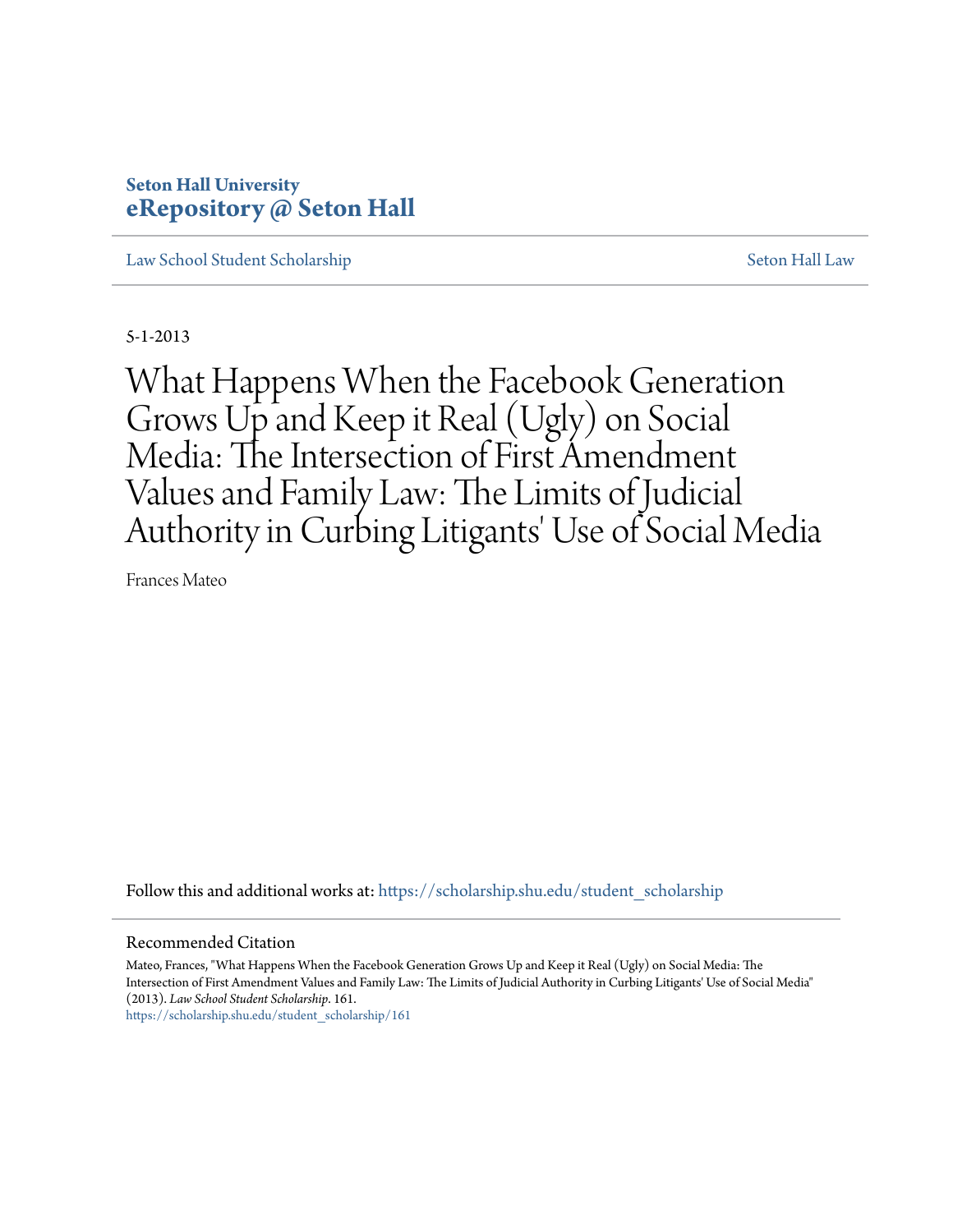# **WHAT HAPPENS WHEN THE FACEBOOK GENERATION GROWS UP AND KEEP IT REAL (UGLY) ON SOCIAL MEDIA**

THE INTERSECTION OF FIRST AMENDMENT VALUES AND FAMILY LAW: THE LIMITS OF JUDICIAL AUTHORITY IN CURBING LITIGANTS' USE OF SOCIAL

#### **FRANCES TAPIA MATEO**

May 7, 2013

## **I. INTRODUCTION**

On November 23, 2011, Mark Byron took to his Facebook page to vent about his frustrations with his ongoing divorce and child visitation court battle.<sup>1</sup> In his post, Byron included the following, "…if you are an evil, vindictive woman who wants to ruin your husband's life and take your son's father away from him completely – all you need to do is say that you're scared of your husband or domestic partner..."<sup>2</sup> Byron's wife, although blocked from his Facebook page, eventually learned about the post and brought it to the court's attention.<sup>3</sup> Byron's wife used the post as evidence that Byron had violated an existing protective order that prevented Byron from doing anything to cause his wife "to suffer physical and/or mental abuse, harassment, annoyance or bodily injury."<sup>4</sup> The presiding Magistrate found Byron in contempt of the protective order and gave Byron a choice between posting an apology on his Facebook page for thirty (30) consecutive days or going to jail for sixty (60) days, Byron chose the former.<sup>5</sup> Byron's case is an example of how family law judges are reacting to the increased use of social media related evidence by litigants. Unfortunately, family law courts have

 $\overline{a}$ 

<sup>&</sup>lt;sup>1</sup> Byron v. Byron, No. DR1101368 (C.P. Jan. 26, 2012) available at

[http://news.cincinnati.com/assets/AB185467221.PDF;](http://news.cincinnati.com/assets/AB185467221.PDF) KIMBALL PERRY, CINCINNATI.COM JUDGE: JAIL OR FACEBOOK APOLOGY, (2012), [http://news.cincinnati.com/article/20120222/NEWS/302220184.](http://news.cincinnati.com/article/20120222/NEWS/302220184)

<sup>2</sup> PERRY, *supra* note 1 at 1.

 $3 \underline{\mathsf{Id}}$ .

 $4\overline{\mathrm{Id.}}$ 

 $^5$  Id.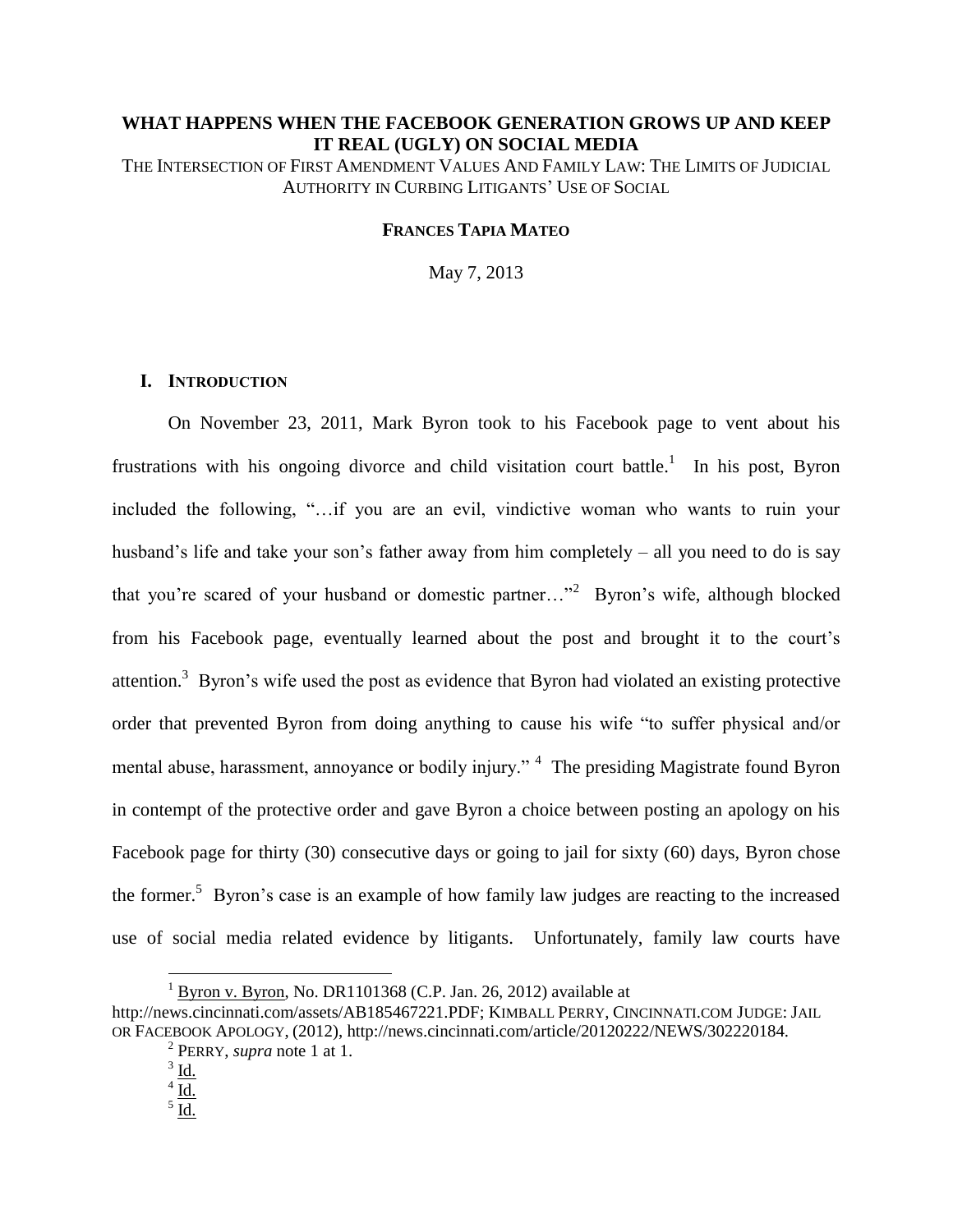struggled to find a way to properly address issues related to the increased use of social media. This is evident by the ever more inconsistent basis with which judges are handling social mediarelated evidence.

Our First Amendment right is a feature that distinguishes us from other free nations where freedom of speech and expression has been curtailed in one way or another in effort to protect certain groups.<sup>6</sup> However, our First Amendment protections are not without limitations.<sup>7</sup> With the growing popularity of social media websites like Facebook, and blogging platforms like Tumblr and Twitter, the issue of how to balance free speech/expression rights with the court's interest in maintaining privacy and legal order has arisen. This issue has not yet been addressed by the United States Supreme Court.

This paper explores the issue of whether family law judges are vested with the authority and discretion to curtail or prohibit a litigants' freedom of speech and expression via social media in efforts to protect children, privacy<sup>8</sup> and maintain legal order. Part II of this paper discusses the emergence of social media services and their increased popularity as outlets for communication and expression. This part will also include some examples of how judges are using social media in their practice. Part III will highlight several family law cases that have addressed litigants' use of social media while under the jurisdiction of the court. These cases show the implication that judge-made rules on social media have litigants' First Amendment

 $\overline{a}$ 

<sup>6</sup> Jonathan Turly, Op-Ed., *Shut up and play nice: How the Western world is limiting free speech*, WASH. POST, Oct. 12, 2012, at 1, *available at* [http://articles.washingtonpost.com/2012-10-](http://articles.washingtonpost.com/2012-10-12/opinions/35499274_1_free-speech-defeat-jihad-muslim-man) [12/opinions/35499274\\_1\\_free-speech-defeat-jihad-muslim-man](http://articles.washingtonpost.com/2012-10-12/opinions/35499274_1_free-speech-defeat-jihad-muslim-man) (For example, Denmark, France, Britain, Greece, Italy, Ireland and Russia have restrictions on anti-religious expression. Also, countries like Canada and France ban hateful and discriminatory speech.

 $7$  Timothy L. Allsup, United States v. Cassidy: The Federal Interstate Stalking Statute And Freedom Of Speech, 13 N.C. J.L & Tech. On. 227, 238 (2012).

<sup>&</sup>lt;sup>8</sup> Although it is acknowledge that privacy is an important issue implicated by the increased use of Social Media, this paper will not address the Fourth Amendment right to privacy or any other subsidiary issues.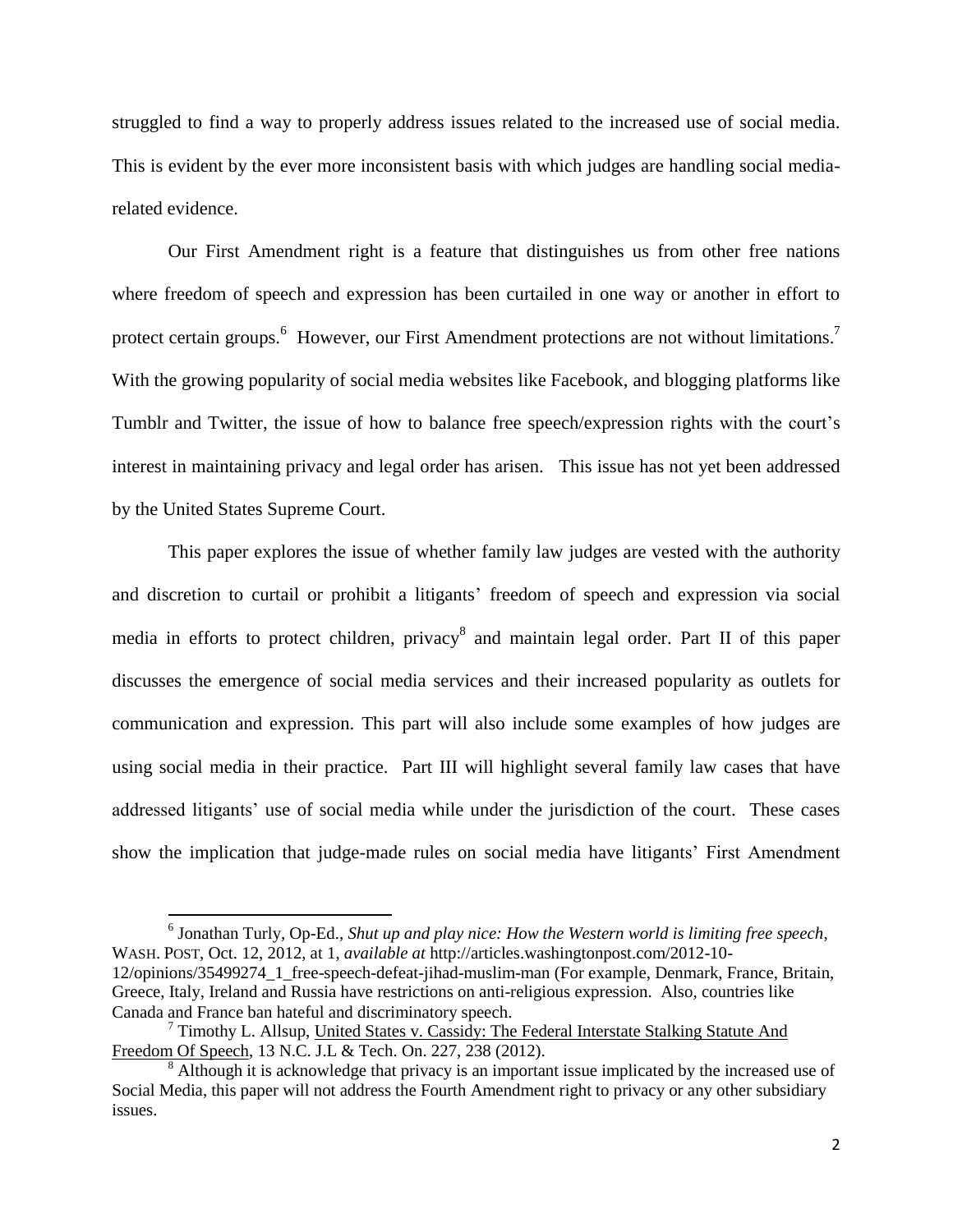rights. Part IV will look at how courts have addressed the intersection of social media and First Amendment rights within the context of education, employment and criminal law. Lastly, in Part V this paper will propose a test for family law judges to use in balancing litigants' freedom of speech and expression via social media with the court's interest in protecting maintaining legal order.

## **II. THE SOCIAL MEDIA PHENOMENON AND ITS IMPACT ON THE LAW**

Social media is defined as "forms of electronic communication through which users create online communities to share information, ideas, personal messages, and other content (as videos)."<sup>9</sup> Through social media platforms, users are able to create an internet identity, update/change content, freely express opinion, interact with other users in the community, and exchange information in a way unparalleled to any other form of communication.<sup>10</sup> In order to truly understand the impact that social media has had on our society, it is important to understand how fast-paced the progression and growth of social networking has been over the last eleven  $(11)$  years.<sup>11</sup>

The social media revolution is said to have started with the birth of Friendster in  $2002$ .<sup>12</sup> Friendster is considered the "grandaddy" of social networks.<sup>13</sup> The service allowed users to contact other members, maintain those contacts, and share online content and media with those

<sup>&</sup>lt;sup>9</sup> M-W.COM, SOCIAL MEDIA,<http://www.merriam-webster.com/dictionary/social%20media> (last visited May 5, 2013).

 $10$  Hannah Rogers Metcalfe, Libel in the Blogosphere and Social Media: Thoughts on Reaching Adolescence, 5 Charleston L. Rev. 481, 492 (2010-2011).

 $^\mathrm{11}$  Steven J. Venezia, The New Hampshire Bar Journal, The Interaction of Social MEDIA AND THE LAW AND HOW TO SURVIVE THE SOCIAL MEDIA REVOLUTION, 24 (2012), [http://www.nhbar.org/uploads/pdf/BJ-Winter2012-Vol52-No4-Pg24.pdf;](http://www.nhbar.org/uploads/pdf/BJ-Winter2012-Vol52-No4-Pg24.pdf) [http://en.wikipedia.org/wiki/Friendster.](http://en.wikipedia.org/wiki/Friendster)

 $^{12}$  Id.

<sup>13</sup> Ling Woo Liu, *Friendster Moves to Asia*, TIME, Jan. 29, 2008, at 1 *available at* [http://www.time.com/time/business/article/0,8599,1707760,00.html;](http://www.time.com/time/business/article/0,8599,1707760,00.html) Wikipedia, *Friendster*, <http://en.wikipedia.org/wiki/Friendster> (last visited Apr. 2, 2013).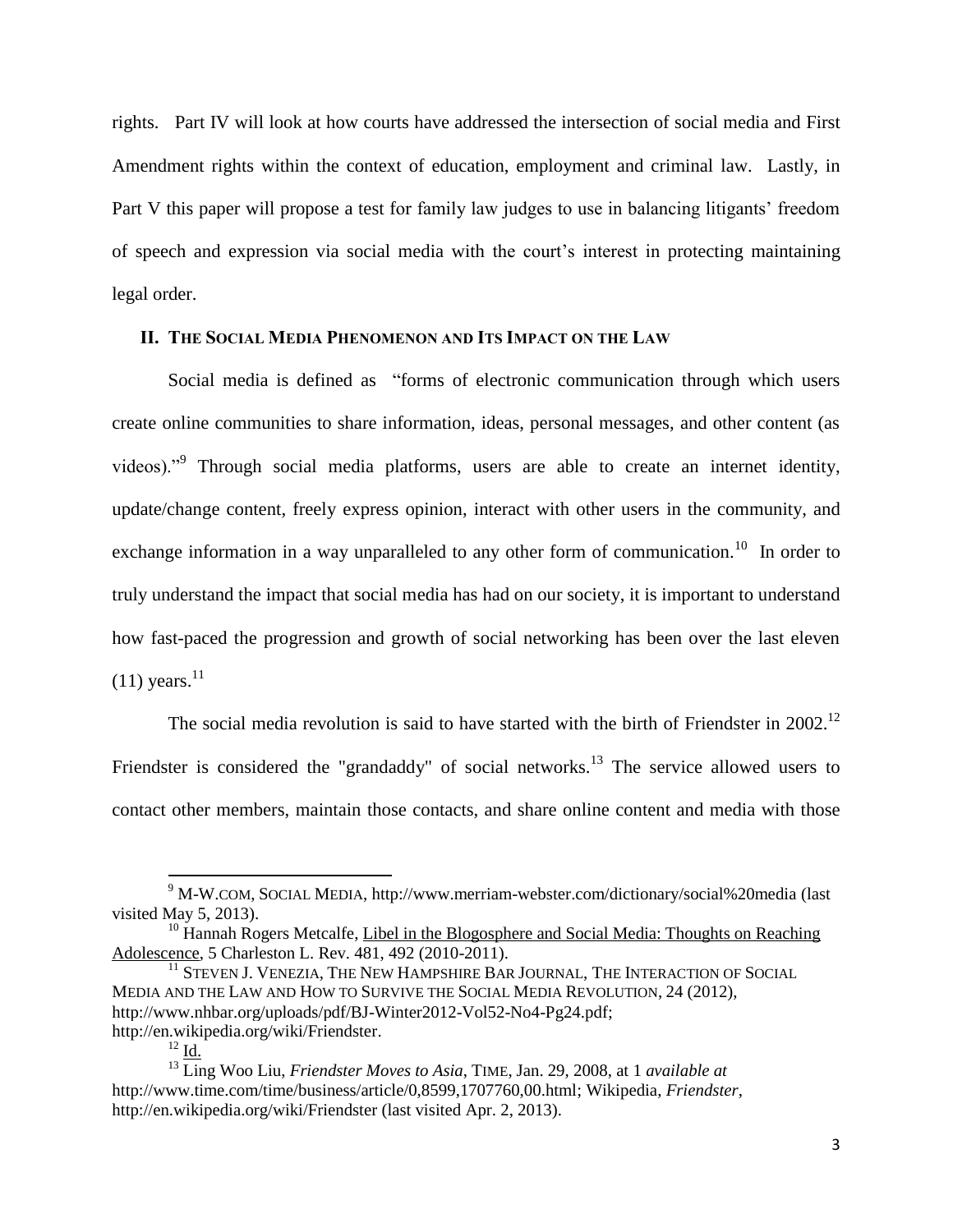contacts.<sup>14</sup> The website was also used for dating and discovering new events, bands, and hobbies.<sup>15</sup> It is said that this website pioneered the connection of "friends."<sup>16</sup> Friendster's user base grew to over 3 million in the first three months.<sup>17</sup>

Following the growth of Friendster, in August 2003, several eUniverse employees with Friendster accounts decided to create a new social networking site that mimicked the more popular features of the website but added a music and gamming component to create MySpace.<sup>18</sup> MySpace's popularity was short-lived, and in 2004, the social networking giant Facebook was launched.<sup>19</sup> The website's membership was initially limited by the founders to Harvard students, but was subsequently expanded to other colleges and high school students.<sup>20</sup> Today, Facebook allows any person at least 13 years old to become a registered user of the site.<sup>21</sup> As of September 2012, Facebook had over one billion active users, more than half of whom access Facebook on their personal mobile device. $^{22}$ 

In 2005, YouTube arrived on the social media scene promoting itself as a "video-sharing" website. Like its other social media predecessors YouTube also allows its members to create

 $^{14}$  Id.

 $^{15}$  Id.

 $16 \overline{Id.}$ 

<sup>17</sup> *See* VENEZIA, *supra* note 11.

<sup>&</sup>lt;sup>18</sup> Felix Gillette, *The Rise and Inglorious Fall of Myspace*, BLOOMBERG BUSINESSWEEK, Jun. 27, 2011, at 1, *available at* [http://www.businessweek.com/magazine/content/11\\_27/b4235053917570.htm.](http://www.businessweek.com/magazine/content/11_27/b4235053917570.htm)  $^{19}$  Id.

<sup>20</sup> Sarah Phillips, *A Brief History of Facebook*, THE GUARDIAN, Jul. 25, 2008, at 1, *[available at](file:///C:/Users/Frances%20Tapia%20Mateo/AppData/Local/Microsoft/Windows/Temporary%20Internet%20Files/Content.Outlook/W2L77W80/at%201,%20available%20at%20http:/www.guardian.co.uk/technology/2007/jul/25/media.newmedia)* [http://www.guardian.co.uk/technology/2007/jul/25/media.newmedia.](file:///C:/Users/Frances%20Tapia%20Mateo/AppData/Local/Microsoft/Windows/Temporary%20Internet%20Files/Content.Outlook/W2L77W80/at%201,%20available%20at%20http:/www.guardian.co.uk/technology/2007/jul/25/media.newmedia)

<sup>21</sup> Facebook, Information for Parents and Educators*,* <https://www.facebook.com/help/parents> (last viewed Apr. 2, 2013).

<sup>22</sup> Geoffrey A. Fowler, *Facebook Tops Billion-User Mark,* THE WALL STREET JOURNAL, Oct. 4, 2012, at 1, *available at*

[http://online.wsj.com/article/SB10000872396390443635404578036164027386112.html.](http://online.wsj.com/article/SB10000872396390443635404578036164027386112.html)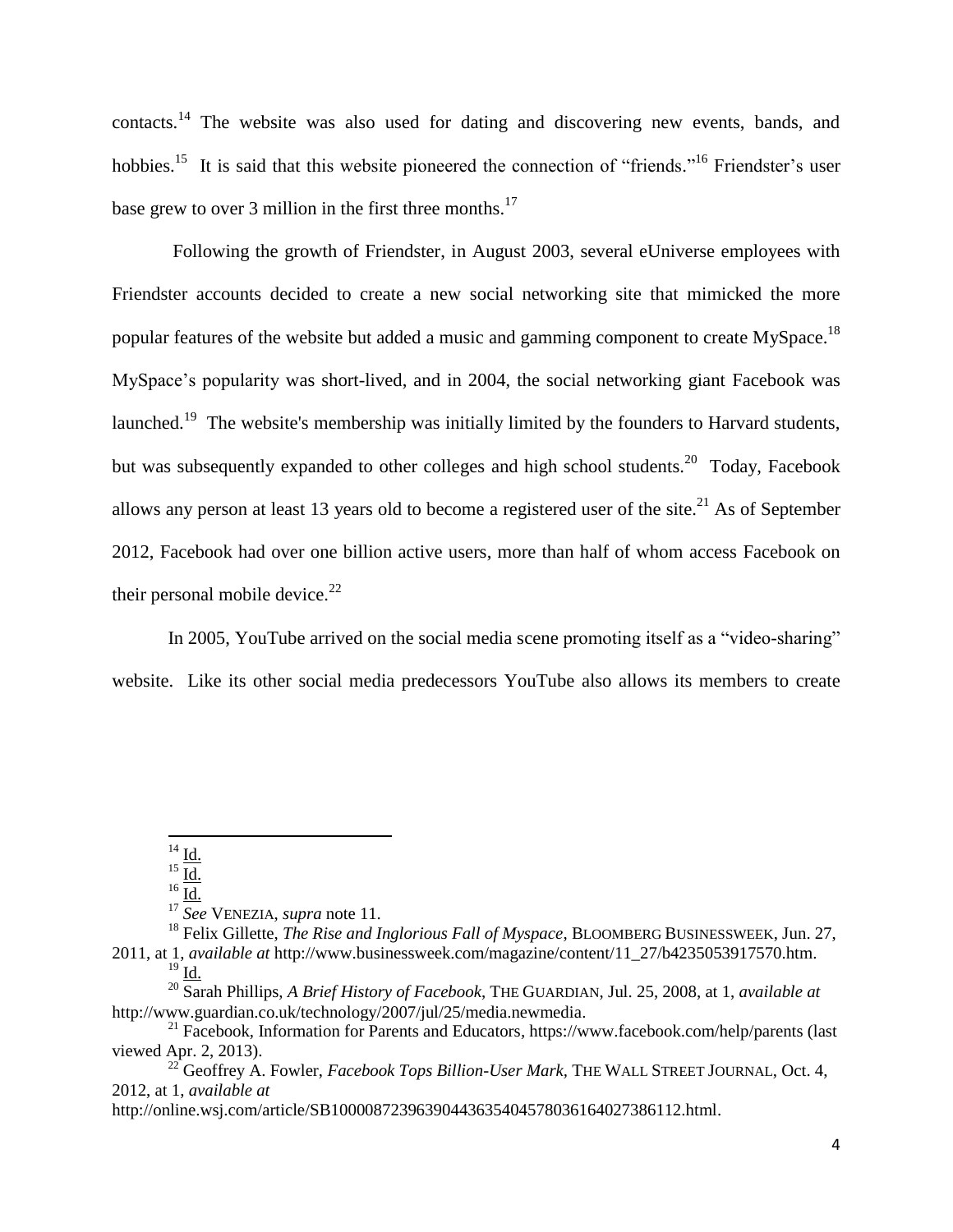unique profiles. However, YouTube is most known for its video sharing capabilities. YouTube is recognized as the third most popular website in the world. $^{23}$ 

Newer additions to the social media phenomenon include microblogging platforms, most notably Twitter and Tumblr. Twitter and Tumblr are considered hybrid social networking/microblogging services. Twitter enables its users to send and read text-based messages of up to 140 characters, known as "tweets".<sup>24</sup> As of 2012, Twitter had over 500 million registered users. Alternatively, Tumbler, allows users to post multimedia and other content to a short-form blog. Users can follow other users' blogs, as well as make their blogs private.<sup>25</sup> As of October 13, 2012, Tumblr had over 77 million blogs.<sup>26</sup> Tumblr scored 13.4 million unique visitors in the United States alone in July 2011—up 218% from July 2010.<sup>27</sup>

The social media revolution has transcended generations; people from all walks of life have taken to the web and adapted to this alternative forum of communication. In 2011, it was estimated that approximately eighty percent (80%) of adults in the United States who had computers used social media and most reported spending a majority of their computer time on social media websites, like Facebook.<sup>28</sup> Recent statistics show that "the average Facebook user creates ninety pieces of content each month, and there are more than 30 billion pieces of content,

<sup>23</sup> Reuters, *YouTube Serves Up 100 Million Videos a Day Online*, USA TODAY, Jul. 16, 2006, at 1, *available at* [http://usatoday30.usatoday.com/tech/news/2006-07-16-youtube-views\\_x.htm.](http://usatoday30.usatoday.com/tech/news/2006-07-16-youtube-views_x.htm)

 $^{24}$  [http://en.wikipedia.org/wiki/Twitter.](http://en.wikipedia.org/wiki/Twitter)

<sup>25</sup> [http://en.wikipedia.org/wiki/Tumblr.](http://en.wikipedia.org/wiki/Tumblr)

 $^{26}$  Id.

 $^{27}$   $\overline{\underline{\mathrm{Id}}}.$ 

<sup>&</sup>lt;sup>28</sup> Dolly Hernandez, ABA Webinar, *The Impact of Social Media on a Divorce Case: Big Brother is Watching* (2011).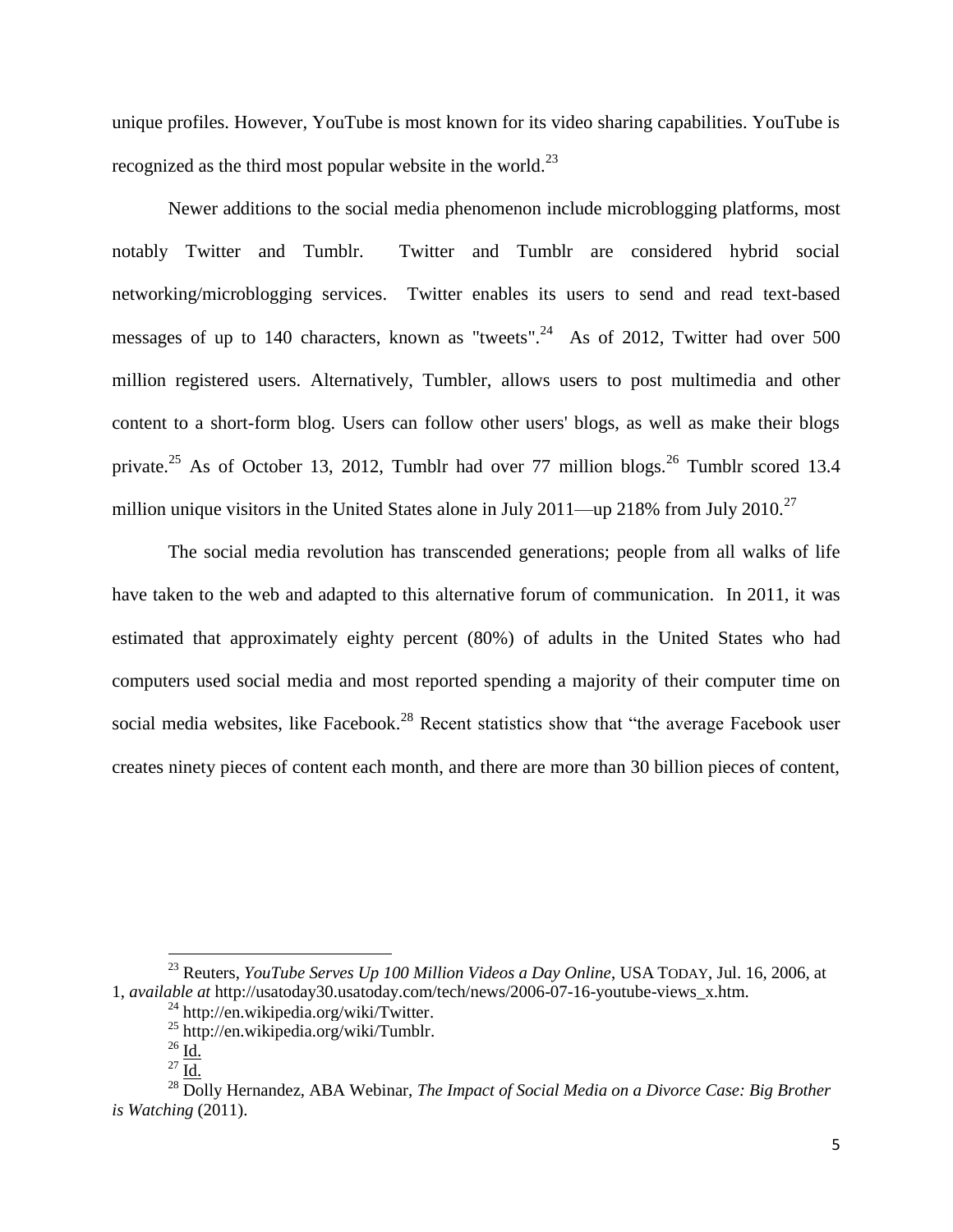including blog posts, photos, and news stores shared each month."<sup>29</sup> It is reported that Twitter generates over 340 million tweets a day and handles over 1.6 billion search queries per day.<sup>30</sup>

Society has taken to social media as our new favorite medium of communicating with the outside world. These online platforms provide the instant gratification of being able to speak your mind with the ease of a few key strokes and a click. However, there are drawbacks to this form of communication. A user of social media runs the risk of having his or her online activities used against him or her in court. Consequently, this increased use of social media has had an impact on many areas of the law.<sup>31</sup> For example, Facebook status updates and photos can reveal anything from a person's location, physical condition, stated of mind, and even aid in identifying potential witnesses.<sup>32</sup> And, although social media-related evidence is subject to formal discovery requirements<sup>33</sup>; the ease of access of this type of evidence has made it a favorite among attorneys and pro se litigants in divorce and child custody proceedings.<sup>34</sup> Unfortunately, our courts have struggled to find a way to properly address issues related to society's increased use of social media.

In her 2009 article, *Social Networks Help Judges Do Their Duty,* Miriam Rozen provides examples of how judges are using litigants' social media posts in their practice.<sup>35</sup> Among the judges highlighted is Judge Kathryn Lanan, who presides over the detention and adjudication

 $\overline{\phantom{a}}$ 

[http://www.law.com/jsp/lawtechnologynews/PubArticleLTN.jsp?id=1202433293771.](http://www.law.com/jsp/lawtechnologynews/PubArticleLTN.jsp?id=1202433293771)

 $^{29}$  Jeff Bullas, 50 Fascinating Facebook Facts And Figures,

<http://www.jeffbullas.com/2011/04/28/50-fascinating-facebook-facts-and-figures/> (last visited Apr 2, 2013).

 $30 \underline{Id}$ .

<sup>31</sup> *See* VENEZIA, *supra* note 11.

<sup>&</sup>lt;sup>32</sup> Cassandra Burke Robertson, The Facebook Disruption: How Social Media May Transform Civil Litigation and Facilitate Access to Justice*,* 65 ARK. L. REV. 75, 81 (2012).

<sup>33</sup> *See* VENEZIA, *supra* note 11.

<sup>34</sup> *See* Burk Robertson *supra* note 32 ("…Facebook and other social-media sites may offer substantial evidence gathering capabilities to individual litigants, both through formal and information discovery mechanisms.").

<sup>35</sup> Miriam Rozen, *Social Networks Help Judges Do Their Duty*, LAW TECHNOLOGY NEWS, Aug. 25, 2009, at 1, *available at*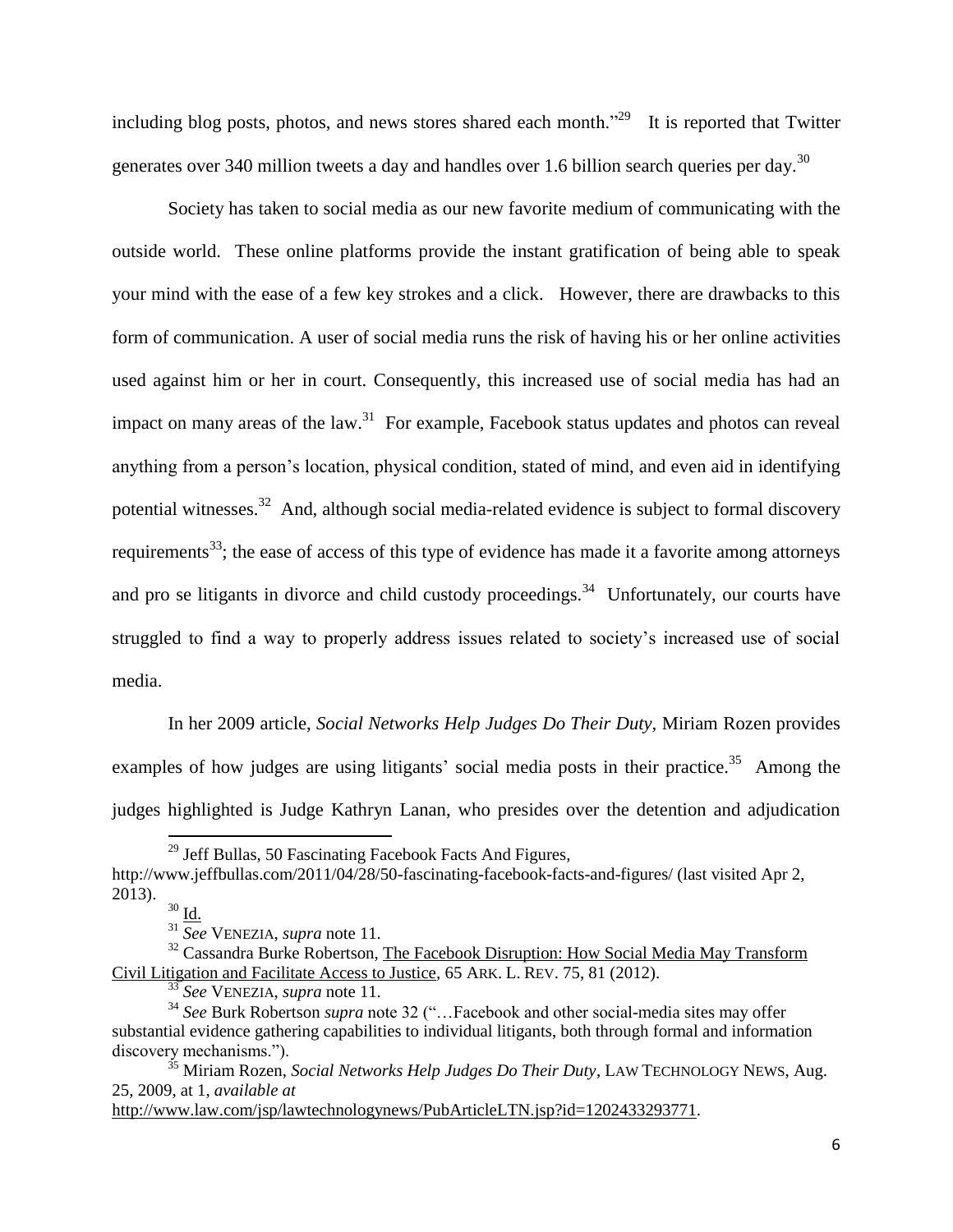hearings at the Gavelston Juvenile Justice Center in Texas. Judge Lanan has taken an unconventional way of tracking the juveniles under her court's jurisdiction,  $36$  she requires that the juveniles "friend" her on their respective Facebook or MySpace pages so that she can keep track of all the content on their pages (pictures, posts, likes, etc.).<sup>37</sup> According to Rozem's article, over the past two years, Judge Lanan has tied her juvenile offenders' social networking to the terms of their probation by limiting the types of Social Media posts they are allowed to make to those she classifies as "age appropriate".<sup>38</sup> Judge Lanan shared that some defense lawyers have objected to her monitoring the juvenile's social media pages as a violation of their client's First Amendment rights. Judge Lanan defends her unconventional monitoring by stating that it is her way of guarding her probationer's privacy.<sup>39</sup>

A second example provided by Rozen is that of family law Judge Orlinda Naranjo of Travis County, Texas. Judge Naranjo states that she has seen first-hand the impact that social media has had over the family law cases she presides.<sup>40</sup> According to Judge Naranjo, the number of attorneys introducing social media-related evidence has increased in recent years.<sup>41</sup> Naranjo acknowledged that when litigants produce this type of evidence, she does look at the content of the social media posts when making a determination, especially in child-custody related matters.<sup>42</sup>

 $36$  Id at 3.

 $37 \frac{25}{10}$ 

 $\frac{38 \text{ H}}{1 \text{ d}}$ . ("If a juvenile probationer posts content that involves sex, drugs or gangs, for example, she requires them to return to her court for a compliance hearing. She tells the juvenile that they must remove the offensive material or stay in detention until it is removed…").

<sup>39</sup> *See* Rozen *supra* note 35 ("Lanan believes that monitoring the sites reduced the chances that the juveniles will post comments or photos they will regret as adults.).

<sup>40</sup> Id. at 4.

 $41$  Id. ("In 2006, Texas became one of the first states in the nation to adopt rules governing the admission of evidence in civil proceedings obtained from social networking sites and individual pages…").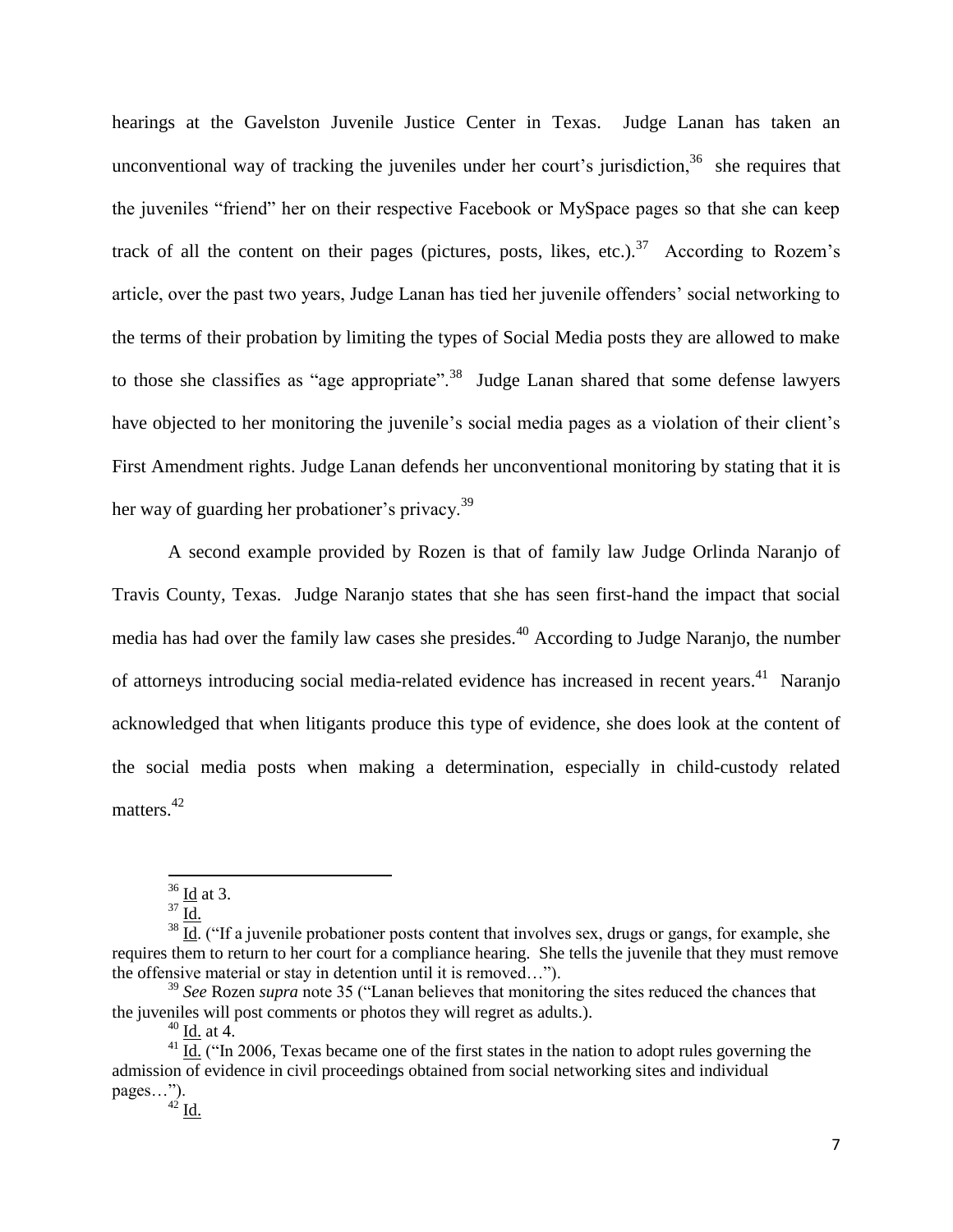# **III.THE IMPACT OF SOCIAL MEDIA ON FAMILY LAW PROCEEDINGS AND LITIGANTS' FIRST AMENDMENT RIGHTS**

The protections afforded by the First Amendment give us the right to post on social media, but the law has been unhurried to afford protections once those posts have been made. The reality is that even today, most users of social media never contemplate having their online activities used against them in a court of law and yet it is happening ever more. In the family law context, social media-related evidence has become commonplace however judges have been provided little guidance on how to appropriately respond to this type of evidence. The cases that follow demonstrate the impact that social media has had in family law proceedings by focusing on how judges respond to litigants' social media activities and the implications on the litigants' First Amendment rights.

# a. Social Media Evidence in Family Law

 $\overline{a}$ 

The 2006 e-discovery amendments to the Federal Rules of Civil Procedure ("the Federal Rules") made it possible for litigants to request production of electronically stored information ("ESI") that can include any content stored in social media.<sup>43</sup> Currently, 42 states have adopted e-Discovery rules similar to the 2006 amendments to the Federal Rules.<sup>44</sup> The impact of social media has been particularly great in divorce cases where social media related evidence has become the standard.<sup>45</sup> According to a 2010 survey by the American Academy of Matrimonial Lawyers, "an overwhelming 81% of the nation's top divorce attorneys say they have seen an

<sup>43</sup> FED. R. CIV. [P. 26](http://www.lexis.com/research/xlink?app=00075&view=full&searchtype=lt&search=USCS+Fed+Rules+Civ+Proc+R+26) 26(a)(1), 33, and 34; *See* VENEZIA, *supra* note 11 at 25.

<sup>&</sup>lt;sup>44</sup> K&L Gates, Current Listing of States that Have Enacted E-Discovery Rules,

<http://www.ediscoverylaw.com/promo/state-district-court-rules/> (last visited May 4, 2013).

<sup>45</sup> *See* VENEZIA, *supra* note 11 at 27; (The results of an American Bar Association poll showed that Facebook was the website most cited for those introducing social media-related evidence in family law proceedings.)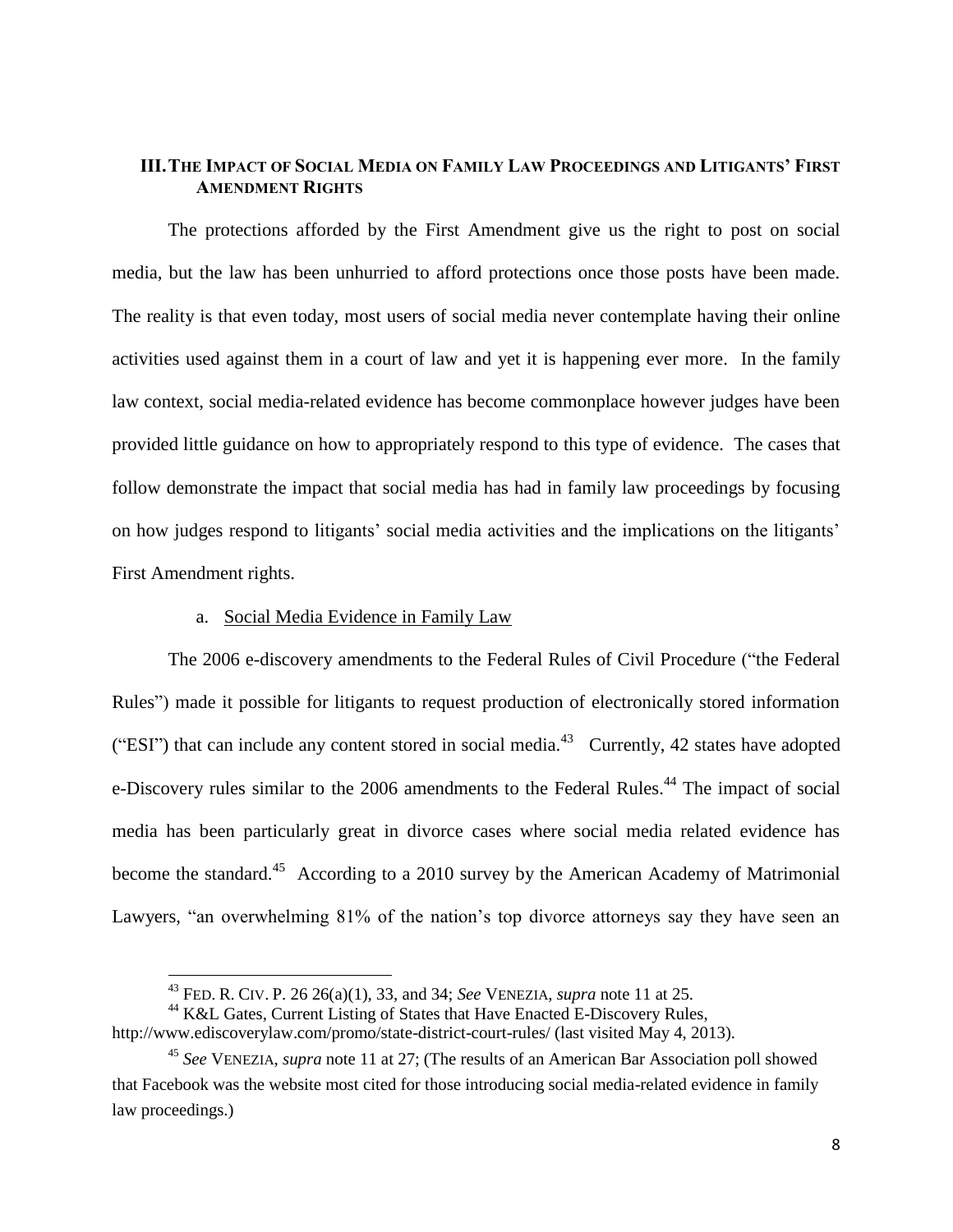increase in the number of cases using social networking evidence during the past five years…" it is probably safe assume the that number has gone up since then. <sup>46</sup> Moreover, with sixty-six present (66%) of attorneys citing it as the primary source for social media-related evidence, Facebook has become a 'go to' source in divorce proceedings.<sup>47</sup>

Examples abound of ways in which attorneys are effectively using social media-related evidence to obtain favorable outcomes in their family law cases. For example, in a recent custody dispute a father was able to use Facebook evidence to show the negative impact that his wife's online gaming habits had on his children.<sup>48</sup> Specifically, the father was able to use evidence from Facebook to show that the mother was playing Farmville during days and time when their children were recorded as being late for school. The father was granted physical custody of the children.<sup>49</sup>

As states continue adopt and reformat e-discovery rules to meet litigants' needs, other subsidiary issues arise. For example, in *Gallion v. Gallion*, Connecticut Judge Kenneth Shluger ordered divorcing couple, Stephan and Courtney Gallion to swap their Facebook and dating website login names and passwords so that their respective attorneys can search for evidence of cheating.<sup>50</sup> Judge Shluger's order carries huge implications for the Gallions and other couples similarly situated. First, Judge Shluger's order is in direct violation of Facebook's "Terms of

<sup>&</sup>lt;sup>46</sup> American Academy of Matrimonial Lawyers, Nation's Top Divorce Lawyers Note Dramatic Rise In Electronic Evidence, [http://www.aaml.org/about-the-academy/press/press-releases/e](http://www.aaml.org/about-the-academy/press/press-releases/e-discovery/nations-top-divorce-lawyers-note-dramatic-rise-el)[discovery/nations-top-divorce-lawyers-note-dramatic-rise-el](http://www.aaml.org/about-the-academy/press/press-releases/e-discovery/nations-top-divorce-lawyers-note-dramatic-rise-el) (last visited on May 4, 2013).

 $^{47}$  Id.

<sup>48</sup> Michael Bowman, *Social Media Wins — and Loses — Family Law Cases*,

JDSUPRALAWNEWS, Oct. 12, 2012, [http://www.jdsupra.com/legalnews/social-media-wins-and-loses](http://www.jdsupra.com/legalnews/social-media-wins-and-loses-family-l-48947/)[family-l-48947/.](http://www.jdsupra.com/legalnews/social-media-wins-and-loses-family-l-48947/)

 $49$  I<u>d.</u>

<sup>&</sup>lt;sup>50</sup> Gallion v. Gallion, No. FA114116955S, 2011 Conn. Super. LEXIS 2517 at \*1(Conn. Super. [Ct. Sept. 30, 2011\);](http://www.lexis.com/research/xlink?app=00075&view=full&searchtype=get&search=2011+Conn.+Super.+LEXIS+2517) Kashmir Hill, *Judge Orders Divorcing Couple to Swap Facebook and Dating Site Passwords*, FORBES, Nov. 7, 2011[, http://www.forbes.com/sites/kashmirhill/2011/11/07/judge-orders](http://www.forbes.com/sites/kashmirhill/2011/11/07/judge-orders-divorcing-couple-to-swap-facebook-and-dating-site-passwords/)[divorcing-couple-to-swap-facebook-and-dating-site-passwords/.](http://www.forbes.com/sites/kashmirhill/2011/11/07/judge-orders-divorcing-couple-to-swap-facebook-and-dating-site-passwords/)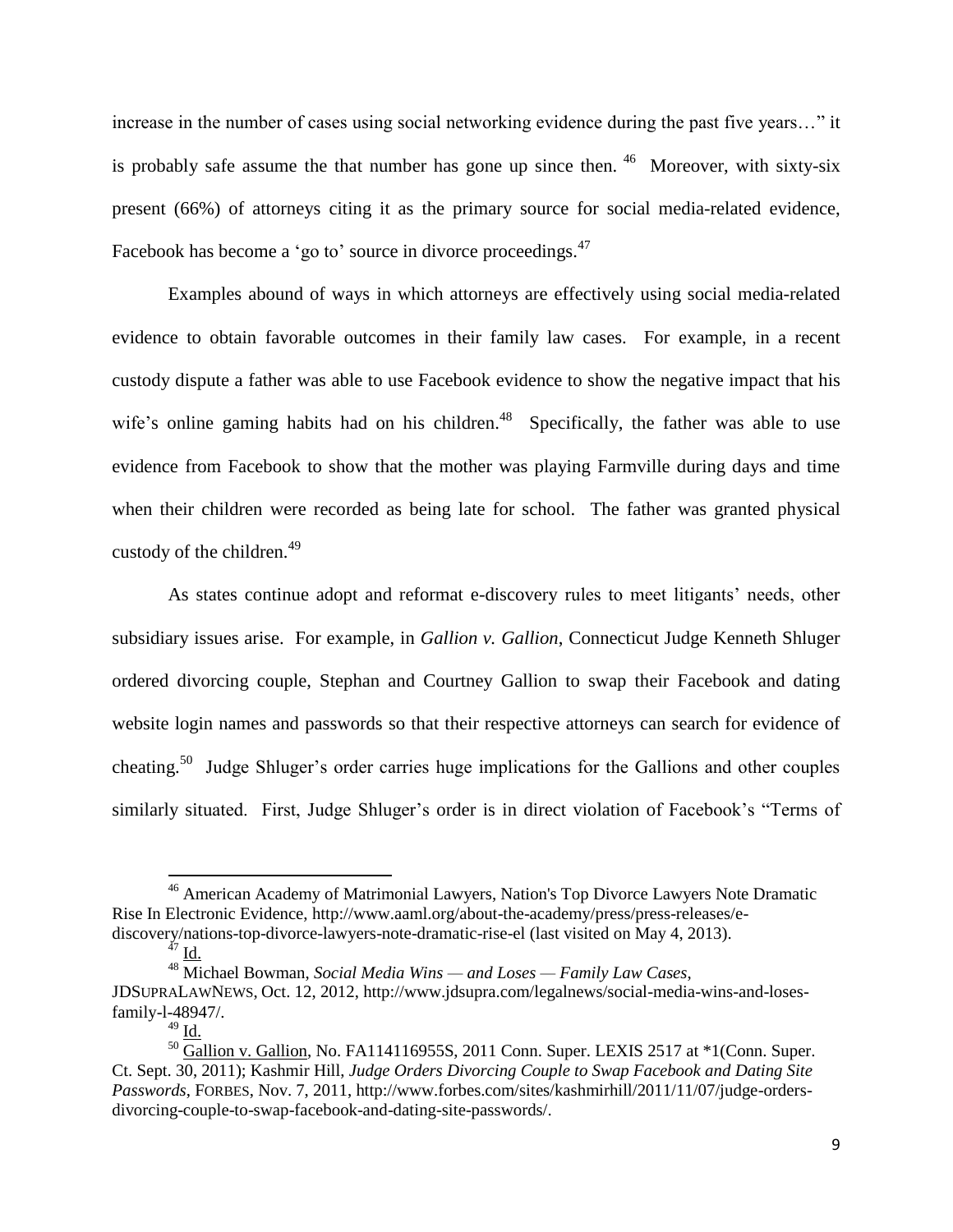Service", which prohibits the sharing of passwords.<sup>51</sup> Next, the order represents an invasion of privacy by granting opposing counsel unfettered access to the litigants' cyber identity that goes beyond allowing discovery of ESI. Most importantly, the order implicates litigant's First Amendment rights. Specifically, the order has a chilling effect on the litigants' freedom of expression, by inadvertently signaling to them that their online speech will be more highly scrutinized and ultimately afforded less protection. Judge's Shluger's order seems to go beyond the scope of e-discovery into dangerous and unchartered waters.

# b. Content-Based Restrictions on Litigants' Social Media Posts

The Supreme Court has declared numerous times that the United States Constitution does not prohibit nor condemn otherwise protected speech just because it may be offensive in nature.<sup>52</sup> On the contrary, the Court has stated that "the burden normally falls upon the viewer to "avoid further bombardment of [his] sensibilities simply by averting [his] eyes."<sup>53</sup> Thus, any content-based restriction on speech is presumed invalid unless, it can satisfy the requirements of a strict scrutiny standard.<sup>54</sup> In order to overcome strict scrutiny, the governmental action, law, or regulation must "be narrowly tailored to promote a compelling governmental interest", and "there must not be a less restrictive alternative" that would serve said purpose.<sup>55</sup> The Court has carved out a few narrowly-defined categories of speech that fall outside First Amendment

<sup>&</sup>lt;sup>51</sup> Facebook, Statement of Rights and Responsibilities,<https://www.facebook.com/legal/terms> (last visited on Apr. 2, 2013).

<sup>52</sup> *See* Erznoznik v. Jacksonville, 422 U.S. 205, 210 (1975).

<sup>&</sup>lt;sup>53</sup> Erznoznik 422 U.S. at 210-211; Snyder v. Phelps, 131 S. Ct. 1207, 1220 (2011).

<sup>54</sup> *See* Police Dep't of Chicago v. Mosley, 408 U.S. 92, 95 (1972) ("[A]bove all else, the First Amendment means that government has no power to restrict expression because of its message, its ideas, its subject matter, or its content.")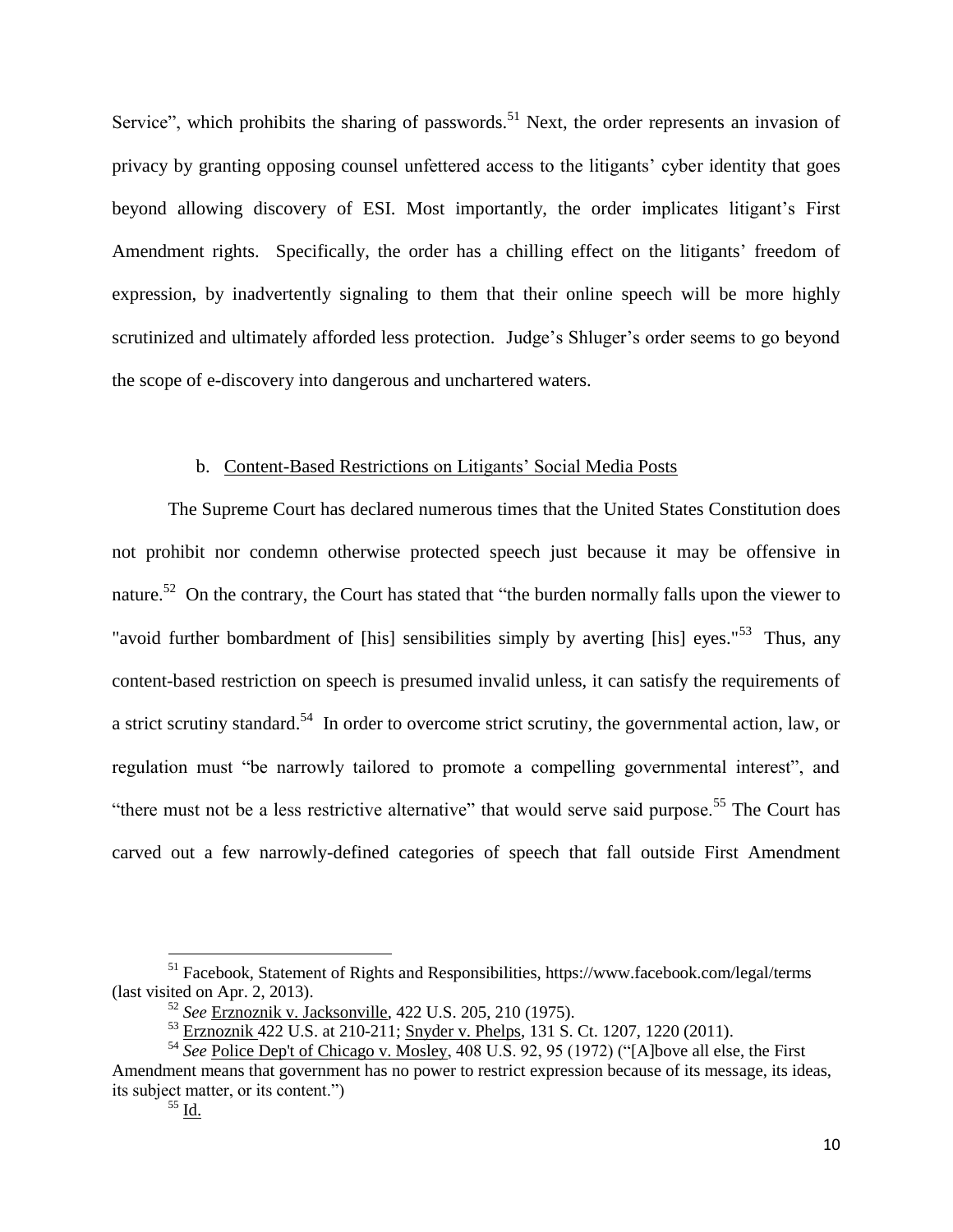protection, which includes: true threats,<sup>56</sup> obscenity,<sup>57</sup> defamation,<sup>58</sup> fraud,<sup>59</sup> incitement,<sup>60</sup> and speech integral to criminal conduct. $61$  The Court's commitment to limiting the categories of speech that fall outside First Amendment's protection is reflective of the value Americans place on their freedom of speech and how much they are willing to tolerate in its defense.<sup>62</sup>

In *Morelli v. Morelli* case, Anthony Morelli created a blog, "ThePsychoExWife" to vent about his bitter divorce and custody battle against his wife, Allison Morelli.<sup>63</sup> However, Pennsylvania Judge Diane E. Gibbons ordered Morelli to take down the site and forbade him from making any further comments about his ex-wife on any form of public media.<sup>64</sup> Judge Gibbons has stated that her decision was based on a balancing of Morelli's First Amendment rights against his children's best interest.<sup>65</sup> This case exemplifies a conflict between the family judges' use of the best interest of the child standard and a content-based restriction on Morelli's speech.

Based on the facts provided, it is doubtful that Judge Gibbons' restriction on Morelli's speech would satisfy the strict scrutiny standard for a content-based restriction on speech. Family law judges, like Judge Gibbons, have used the wide range of discretion that the best interest of the child standard grants them to impose restrictions on the Parent's First Amendment

239.

<sup>56</sup> *See* Watts v. United States, 394 U.S. 705, 708 (1969).

<sup>57</sup> *See* Roth v. United States, 354 U.S. 476 485 (1957).

<sup>58</sup> *See* Beauharnais v. Ill., 343 U.S. 250, 261 (1952).

<sup>59</sup> *See* Va. Bd. of Pharmacy v. Va. Citizens Consumer Council, Inc., 425 U.S. 748, 771-72 (1976).

<sup>60</sup> *See* Brandenburg v. Ohio, 395 U.S. 444, 447 (1969).

<sup>61</sup> *See* Giboney v. Empire Storage & Ice Co., 336 U.S. 490, 498 (1949); Allsup, *supra* note 7 at

<sup>62</sup> *See* United States v. Stevens, 559 U.S. 460 (2010).

<sup>63</sup> Morelli v. Morelli, No. A06-04-60750-C, (C.P. Aug. 30, 2011) *available at* [http://www.savethepsychoexwife.com/wordpress/wp-content/uploads/2011/09/083011-Gibbons-Opinion-](http://www.savethepsychoexwife.com/wordpress/wp-content/uploads/2011/09/083011-Gibbons-Opinion-Appeal.pdf)[Appeal.pdf.](http://www.savethepsychoexwife.com/wordpress/wp-content/uploads/2011/09/083011-Gibbons-Opinion-Appeal.pdf)

<sup>64</sup> Lylah M. Alphonse, *Bashing Your Ex In Public May Be Free Speech, But Is It In Your Children's Best Interest?*, YAHOO, Aug. 9, 2011, [http://shine.yahoo.com/love-sex/bashing-your-ex-in](http://shine.yahoo.com/love-sex/bashing-your-ex-in-public-may-be-free-speech-but-is-it-in-your-childrens-best-interests-2523754.html)[public-may-be-free-speech-but-is-it-in-your-childrens-best-interests-2523754.htmlI](http://shine.yahoo.com/love-sex/bashing-your-ex-in-public-may-be-free-speech-but-is-it-in-your-childrens-best-interests-2523754.html)d.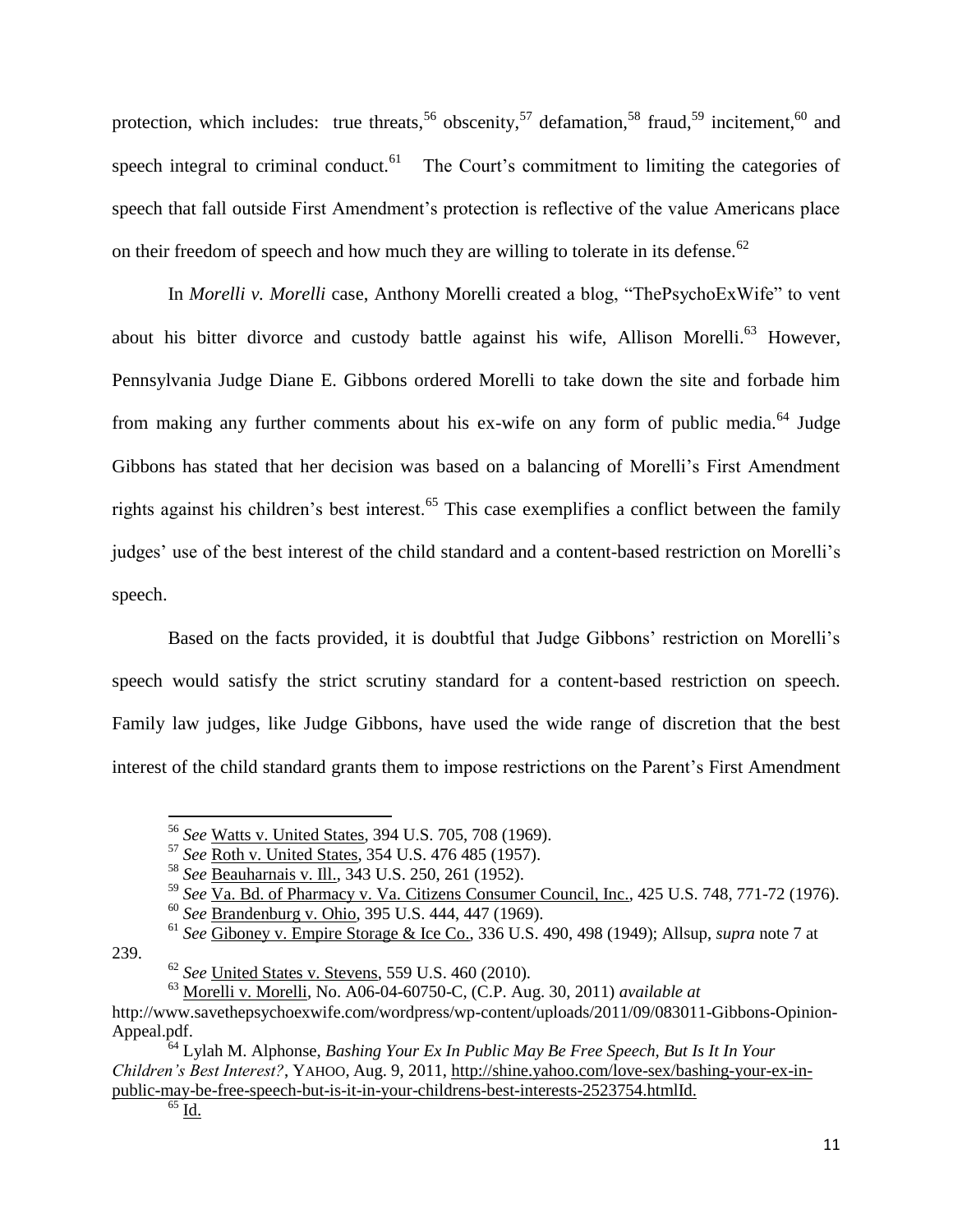rights. 66 The best interest of the child standard ("the standard") is used in child custody and visitation hearings.<sup>67</sup> Although there are some state to state variations of the elements that comprise the standard, generally it allows family law judges to consider a parent's ideology when making their determination.<sup>68</sup> First Amendment scholar, Eugene Volokh, has argued that "the best interest test lets courts engage in a wide range of [otherwise unconstitutional] viewpoint-based speech restrictions."<sup>69</sup> Furthermore, Volokh argues that the First Amendment is implicated not only when courts issue orders restricting parents' speech, but also when courts make custody or visitation decisions based on such speech.<sup> $n^{70}$ </sup> Unlike the strict scrutiny standard that is applied to other content-based restrictions on speech, appellate review of child custody or visitation orders that contain restrictions on parents' speech apply an abuse of discretion standard, and are rarely set aside.<sup>71</sup>

## c. Compelled Speech as a Form of Redress

Under our First Amendment doctrine, speech compulsions and restrictions on speech are afforded the same level of protection.<sup>72</sup> Any government regulation aimed at compelling speech is deemed "an infringement on a person's right not to speak and not to associate, rights the First Amendment ensures.<sup>"73</sup> The *Byron v. Byron* case (referenced in Part I. "Introduction" of this paper); received wide media attention when an Ohio Magistrate presiding over Domestic

<sup>66</sup> *See* Eugene Volokh, Parent-Child Speech and Child Custody Speech Restrictions, 81 N.Y.U. L. Rev. 631 (2006).

 $67$  Id.

 $68$  Id.

 $\overline{69}$  Id. at 638 (citing Hogue v. Hogue, 147 S.W.3d 245, 254 (2004), reversed a lower court decision that ordered parent to conceal homosexual preference from their child).

<sup>70</sup> Volokh *supra* note 66 at 631.

<sup>71</sup> *See* Volokh *supra* note 66 at 647.

<sup>72</sup> *See* Volokh *supra* note 66 at 652 ("compelled affirmations, especially affirmations of opinion, are indeed treated the same as speech restrictions.").

<sup>&</sup>lt;sup>73</sup> Laurel S. Banks, Schutz v. Schutz, 31 U. Louisville J. Fam. L. 105, 117 (1992-1993).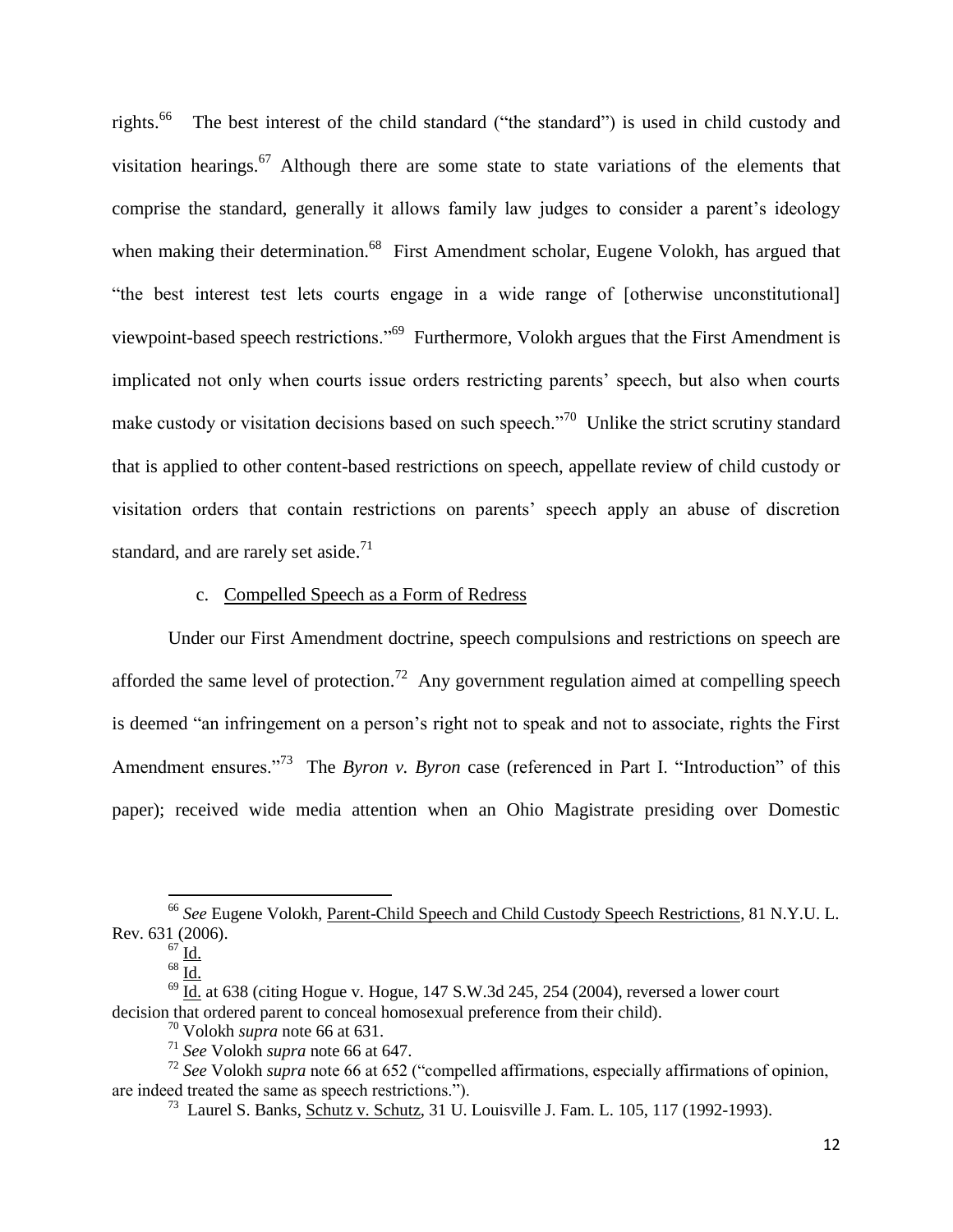Relations Court issued an order that both restricted and compelled a litigant's speech over social media. 74

On December 2, 2011 Elizabeth Byron ("Elizabeth") filed Motion for Contempt against her then estranged husband Mark Byron ("Mark").<sup>75</sup> Elizabeth contended that Mark violated a prior Civil Order of Protection that prohibited Mark from having any "direct or indirect" contact with Elizabeth when he posted the following comments on his Facebook wall:<sup>76</sup>

Reunited [with son] after four months apart

If you are an evil, vindictive woman who wants to ruin your husband's life and take your son's father away from him completely, all you need to do is say that you're scared of your husband or domestic partner and they'll take him away.

She filed false DV against me along with a false Civil Protection  $Order<sup>77</sup>$ 

After reviewing the contents of the Facebook posts, Ohio Magistrate, Paul W. Myers,

found Mark in contempt of the Civil Protection Order.<sup>78</sup> Specifically, the Magistrate's found that

Mark violated the Civil Protection Order by:

[p]osting only his self-serving belief that the domestic violence charge was false and failing to include anything regarding the judicial process which led to the issuance of the civil protection order [although] clearly not illegal … was just as clearly intended to mentally abuse, harass, and annoy [Elizabeth] and to generate a negative and venomous response toward her from his Facebook friends...<sup>79</sup>

 $\overline{a}$ 

<sup>74</sup> *See* Byron *supra* note 1.

<sup>75</sup> Id.

 $^{76}$  Id.

<sup>77</sup> *See* Byron *supra* note 1.

 $^{78}$  Id.

 $\overline{79}$  Id.; (Some of the comments generated by Mark's Facebook venting against his wife and legal proceedings include: "Fuck that bitch", "She must be Funky Rotten" and "What an evil bitch!").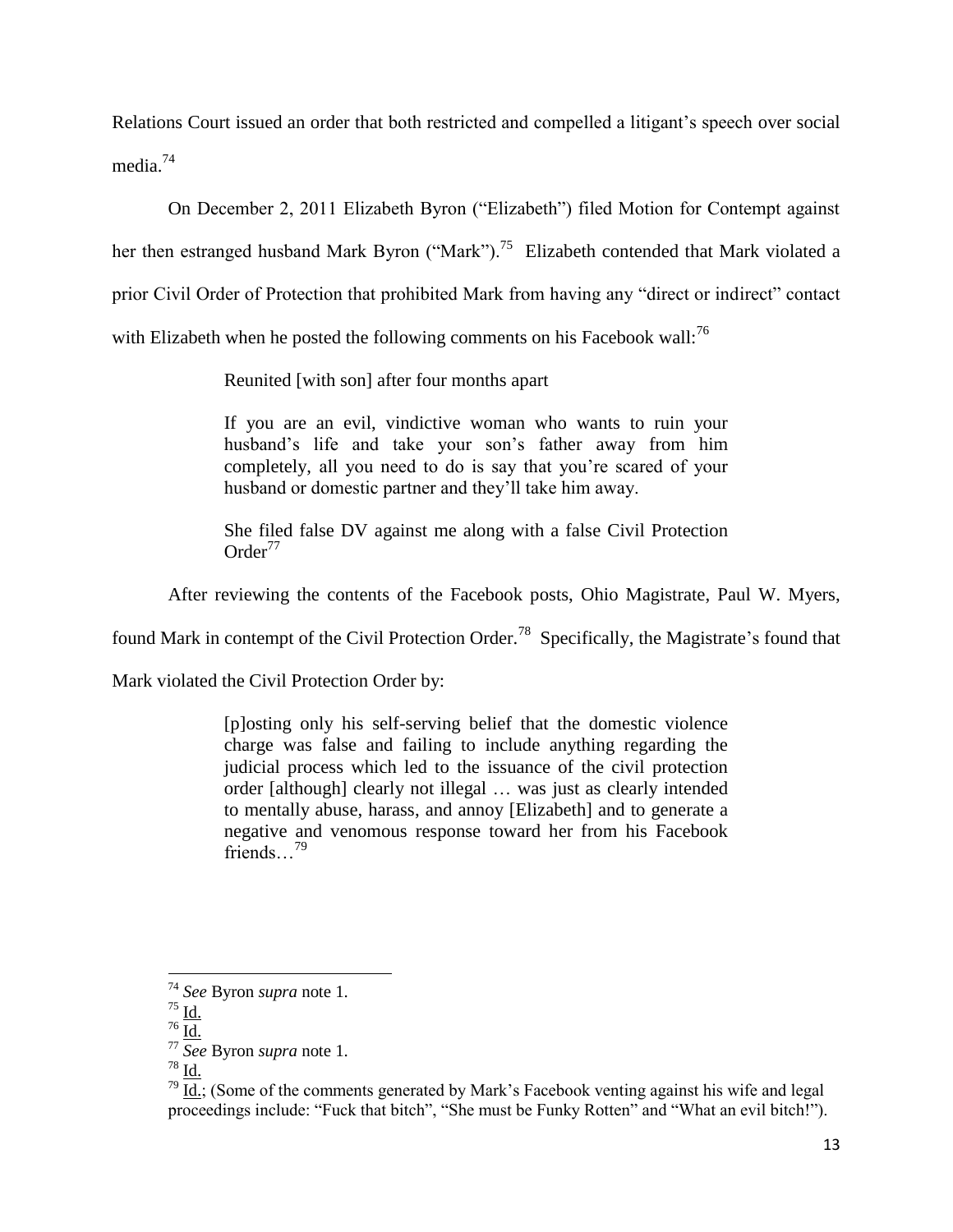Mark was subsequently sentenced to sixty  $(60)$  days in jail and a fine.  $80$  Or, in the alterative, Mark was given the option of purging himself of the contempt and avoiding both the sixty (60) day jail sentence and fine by posting on his Facebook wall ("every day no later than 9:00 A.M. for a period of 30 days commencing February 1, 2013") an apology to Elizabeth that was authored by the Magistrate himself. The apology included the following statements:

> I would like to apologize to my wife, Elizabeth Byron, for the comments regarding her and our son … which were posted on my Facebook wall on or about November 23, 2011. I hereby acknowledge that two judicial officials … have heard evidence and determined that I committed an act of domestic violence against Elizabeth on January 17, 2011. I hereby apologize to Elizabeth for casting her in an unfavorable light by suggesting that she withheld [our son] from me or that she in any way prevented me from seeing [our son] during that period. That decision was mine and mine alone. I further apologize to all my Facebook Friends for attempting to mislead them … which caused several of my Facebook Friends to respond with angry, venomous, and inflammatory comments of their own. ...<sup>81</sup>

Mark chose to post the apology over serving the sixty day jail sentence and paying a fine.  $82$ Aside from having to post the Facebook apology for thirty (30) consecutive days, Mark was also forbidden from eliminating or in any manner reducing the number of his Facebook Friends who had access to his Facebook comments.<sup>83</sup> Mark was further instructed to designate Elizabeth or another individual designated by her as his Facebook Friend to monitor compliance with the order.<sup>84</sup>

The *Byron* case is interesting because it implicated Mark's First Amendment rights by (1) effectuating a content-based restriction on his social media speech and (2) compelling Mark to post an apology drafted by a court magistrate that clearly cut against his personally held beliefs

 $80 \underline{\mathrm{Id}}$ .

<sup>81</sup> *See* Byron *supra* note 1.

 $82 \underline{Id}$ .

 $83 \underline{\overline{\text{Id.}}}$ 

 $84 \overline{Id}$ .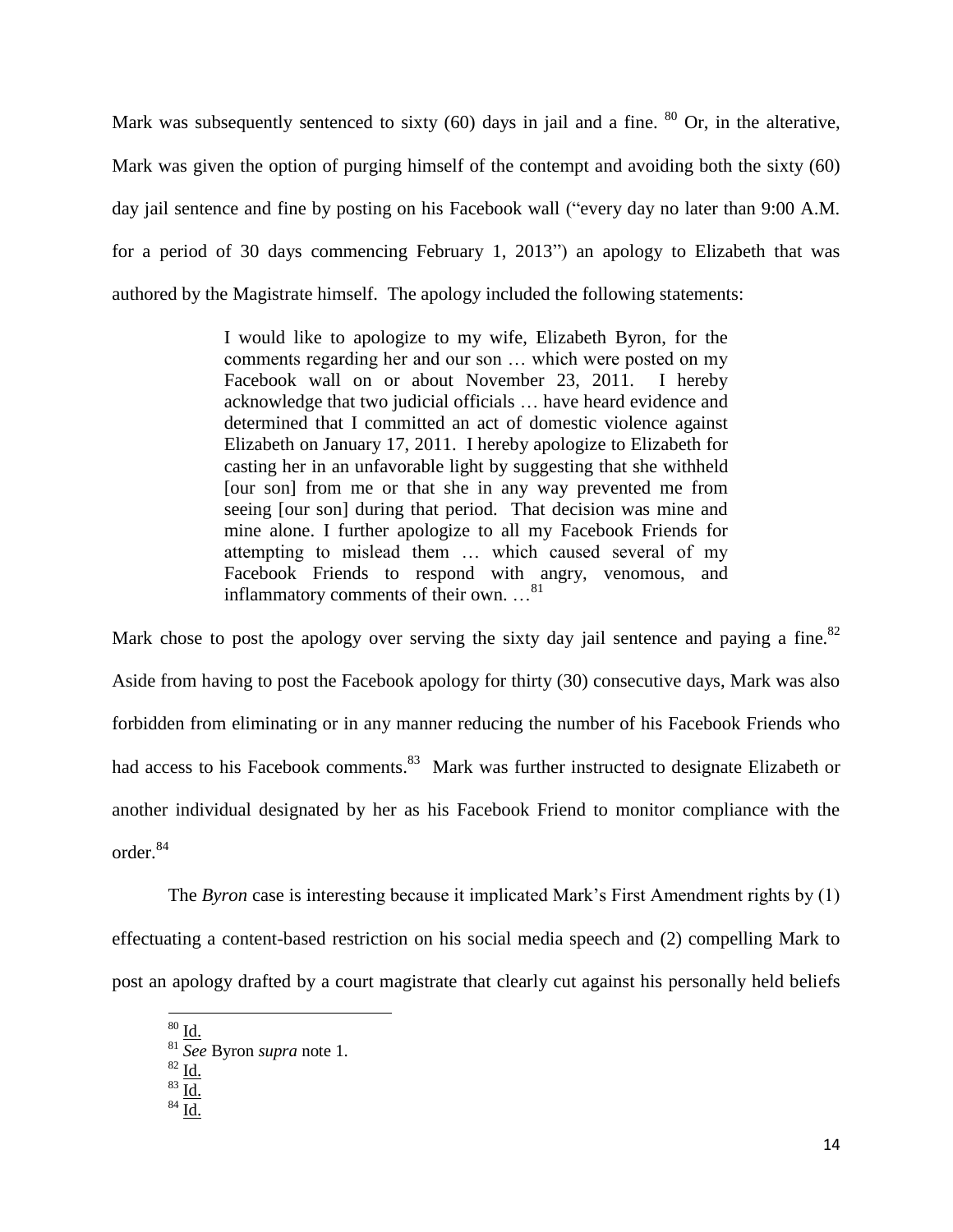on the matter. By finding Mark in contempt of the Civil Protection Order the court placed a content-based restriction on Mark's speech. The magistrate found Mark in contempt although he arguably took precautions (Elizabeth was blocked from his Facebook wall and his comments never addressed her by name) to avoid his wife finding out about his Facebook comments.<sup>85</sup> And yet, the Magistrate held that Mark's comments were "clearly intended to be mentally abusive, harassing and annoying to his wife."<sup>86</sup> The Magistrate's findings raise important questions about the scope of Civil Protection Orders and their effect on a litigant's freedom of expression, especially in a case like *Byron*, where the speech did not directly reference nor specifically address the person the Civil Order of Protection sought to protect.

 Second, the choice the Magistrate gave Mark between serving time in jail for sixty (60) days and posting the Facebook for thirty (30) days clearly fell within the parameters of compelled speech which the Supreme Court deemed in 1943. <sup>87</sup> In *West Virginia State Board of Education v. Barnette*, the court addressed the issue compulsory speech in the context of a statewide regulation that required public school children to salute the United States flag while reciting the pledge of allegiance.<sup>88</sup> Ultimately, the Court declared the statewide regulation unconstitutional, by eloquently stating that compelled speech, like a flag saluting mandate, "transcends constitutional limitations on [the state's] power… … no official, high or petty, can prescribe what shall be orthodox… or other matters of opinion or force citizens to confess by word or act..."<sup>89</sup> Mark Byron was never really presented with a choice of punishments, the order compelled him to publish an apology authored by the Magistrate that clearly contradicted his personal opinions on the matter.

 $^{85}$  Id..

 $86 \overline{Id.}$ 

<sup>87</sup> *See* [W. Va. State Bd. of Educ. v. Barnette, 319 U.S. 624 \(1943\)](http://www.lexis.com/research/xlink?app=00075&view=full&searchtype=le&search=319+U.S.+624%2520at%2520641)

 $88$  Id. [at 626.](http://www.lexis.com/research/xlink?app=00075&view=full&searchtype=le&search=319+U.S.+624%2520at%2520626)

<sup>89</sup> Id. at 642.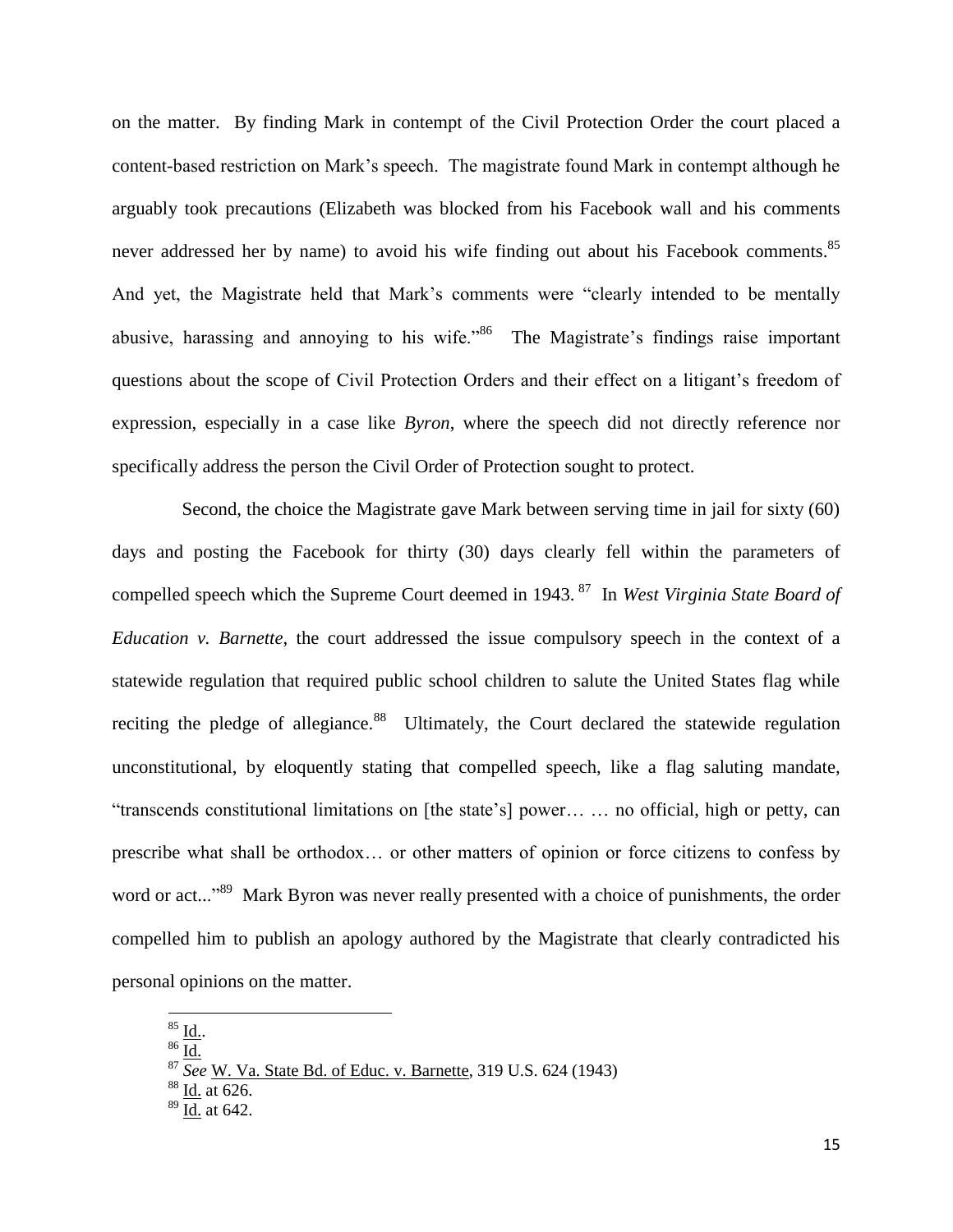The cases above show the great level of discretion and deference afforded to the judges that preside over family law cases. However, these cases also highlight some of the dangers associated with giving judges unfettered discretion in dealing with social media-related evidence and impact these decisions have on litigants' freedom of speech and expression. Litigants' First Amendment rights should not have to be sacrificed in the absence of an acceptable a framework within which to analyze social media-related evidence.

# **IV.THE INTERSECTION OF FIRST AMENDMENT RIGHTS AND SOCIAL MEDIA IN OTHER AREAS OF THE LAW**

A review of how other areas of the law have addressed the intersection of social media and First Amendment rights is presented below. The areas of education, employment and criminal law are analyzed in an attempt to identify the usage or standardization of a basic framework for balancing First Amendment rights within the context of social media.

### a. Education law Intersection of Social Media and First Amendment Rights

In recent years, we have become ever more aware of the negative impact that bullying has on students. The issue has been exacerbated by the fact that bullying has transcended the schoolyard and evolved with the increased use of the internet and growth in popularity of social media as a communication platform. Currently, a more sophisticated, and in some ways more damaging, form of bullying is occurring via the World Wide Web known as cyberbulling.<sup>90</sup> Cyberbulling has been defined as "willful and repeated harm inflicted through the use of computers, cell phone and other devices..."<sup>91</sup> Since most incidents of cyberbulling take place off campus, school administrators and courts have grappled with how to properly deal with this new

<sup>90</sup> *See* Nicole P. Grant, Mean Girls and Boys: The intersection of Cyberbulling and Privacy Law and Its Social-Political Implications, 56 How. L. J. 169, 172 (2012).

 $91$  Sameer Hinduja & Justin W. Patchin, Bulling Beyond the Schoolyard: Preventing and Responding to Cyberbulling 5 (2009).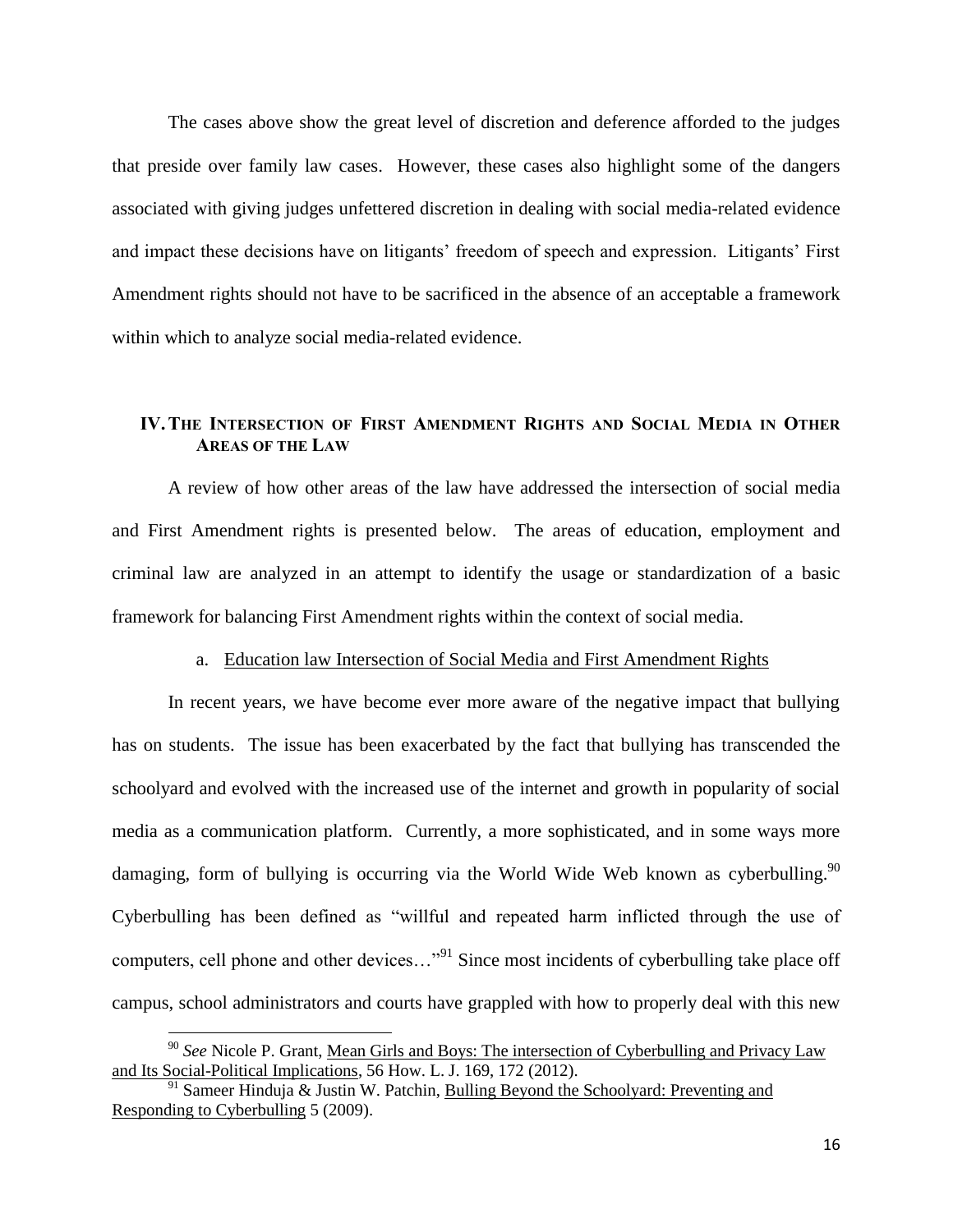form of bullying and its damaging effects on students.<sup>92</sup> At the heart of the problem is the fact that, attempts by school administrators to regulate cyberbulling implicates students' First Amendment rights. Today, schools continue to rely on a few seminal Supreme Court's decisions that have attempted to balance students' First Amendment rights with the schools duty to maintain order and protect students from harm.<sup>93</sup>

## i. *Tinker* and its Successors

*Tinker v. Des Moines Independent Community School District* is the Supreme Court's first attempt at addressing the issue of students' on campus speech.<sup>94</sup> Decided in 1969, *Tinker* set a standard for regulating student speech that is still relied upon by courts and school officials today.<sup>95</sup> The *Tinker* standard provides that "…conduct by the student, in class or out of it, which for any reason … materially disrupts classwork or involves substantial disorder or invasion of the rights of others is, of course, not immunized by the constitutional guarantee of freedom of speech."<sup>96</sup> While the *Tinker* standard empowers school officials to regulate certain types of student speech, it clearly stated that the school must be able to show that "its action was caused by something more than a mere desire to avoid the discomfort and unpleasantness that always accompany an unpopular viewpoint."<sup>97</sup>

<sup>&</sup>lt;sup>92</sup> See Rita J. Verga, Policing Their Space: The First Amendment Parameters of School Discipline of Student Cyberspeech, 23 Santa Clara Computer & High Tech. L.J. 727, 730 (2007).

<sup>&</sup>lt;sup>93</sup> See Brandon James Hoover, The First Amendment Implications of Facebook, MySpace, and Other Online Activity of Students in Public High Schools, 18 S. Cal. Interdis. L.J.309 (2009); *See* Grant *supra* note 90.

<sup>94</sup> *See* Tinker v. Des Moines Indep. Cmty. Sch. Dist., 393 U.S. 503 (1969) (The *Tinker* case involved a group of students who wore black armbands to school in protest against the Vietnam War. The students wore the armbands despite the fact that a few days prior, the school had adopted a policy prohibiting the use of black armbands in school. When asked to remove the armbands, the *Tinker* students refused. Therefore, the students were sent home and suspended until they were willing to comply with the school's no-armband policy. The student's parents brought an action on their behalf alleging a violation of their children's First Amendment rights.).

<sup>95</sup> *See* Grant *supra* note 90.

<sup>&</sup>lt;sup>96</sup> Tinker, 393 U.S. at 513.

<sup>&</sup>lt;sup>97</sup> Tinker, 393 U.S. at 509.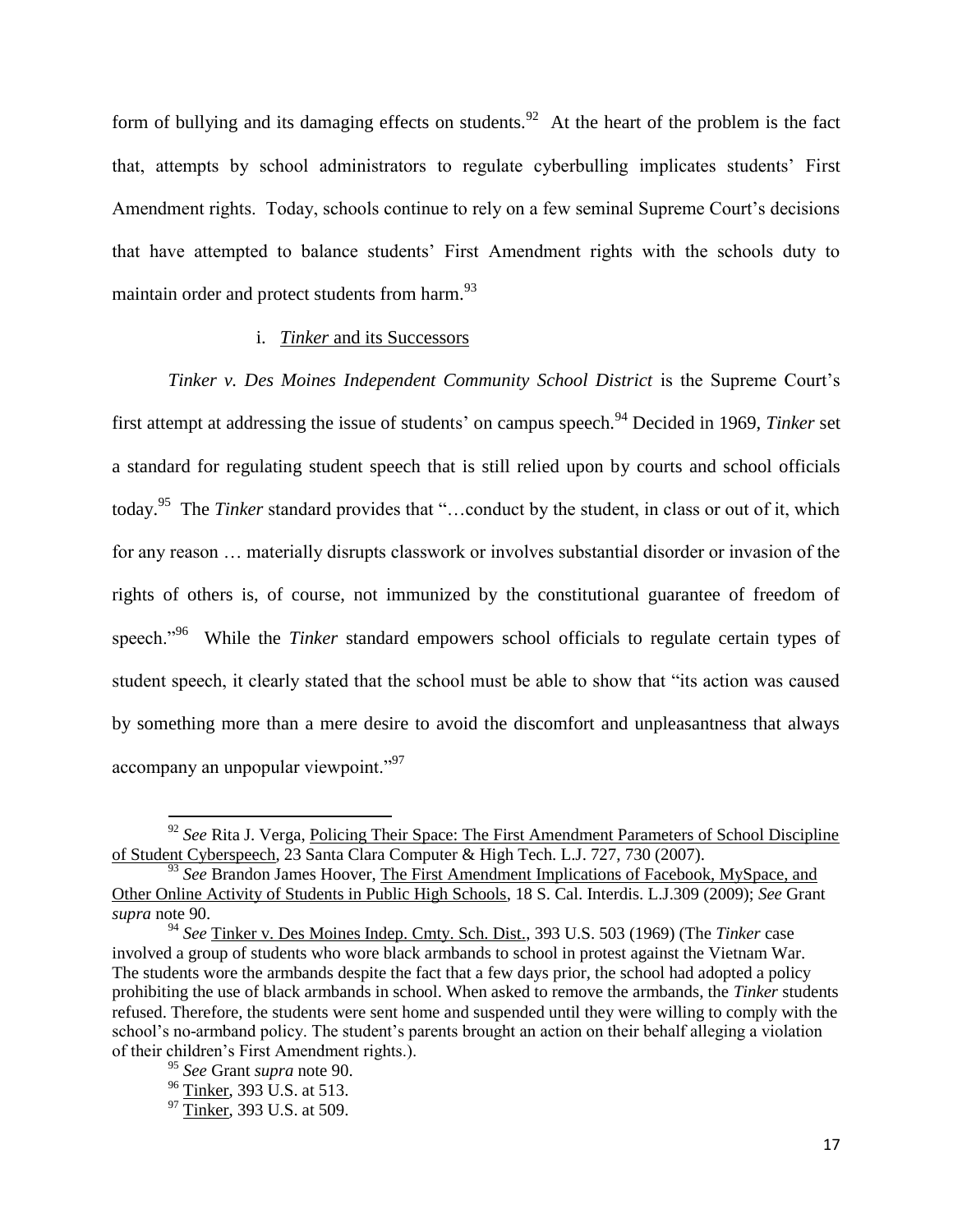In his now famous opinion, Justice Fortas stated that neither "students [n]or teachers shed their constitutional rights to freedom of speech or expression at the schoolhouse gate.<sup>"98</sup> The Court found that Tinker had engaged in a form of symbolic speech protected by the First Amendment.<sup>99</sup> The Court noted that the school was not able show that the students' actions substantially interfered with the school's appropriate level of discipline and its ability to maintain safety.<sup>100</sup> Ultimately, the Court found that the school was in violation of the students' First Amendment rights to free speech and expression. $101$ 

Since *Tinker*, the Supreme Court has revisited the issue of student speech on three separate occasions. First, in 1986, the Supreme Court decided *Bethel School District No. 403 v. Fraser*. 102 In *Fraser* the Court distinguished between the protections that the First Amendment grants adults in making "use of an offensive form of expression" and that of public school children.<sup>103</sup> The Court found it a "highly appropriate function of public school education to prohibit the use of vulgar and offensive terms in public discourse."<sup>104</sup> The Court held that the First Amendment did not prevent the school administrators from disciplining students for the use of "offensively lewd and indecent speech" in a school event.<sup>105</sup>

l

<sup>103</sup> *See* Fraser, 478 U.S. at 682.  $104$   $\underline{\text{Id}}$ . <sup>105</sup> Fraser, 478 U.S. at 675.

<sup>&</sup>lt;sup>98</sup> Tinker, 393 U.S. at 506.

<sup>&</sup>lt;sup>99</sup> See Tinker, 393 U.S. at 505-506.

<sup>100</sup> Tinker, 393 U.S. at 504.

 $101 \overline{\text{Tinker}}$ , 393 U.S. at 514.

<sup>102</sup> *See* Bethel Sch. Dist. v. Fraser, 478 U.S. 675 (1986) (*Fraser* involved a high school student who gave a speech nominating another student for a class office. During the speech, Matthew Fraser described his fellow classmate using "elaborate, graphic and explicit sexual metaphor". Fraser had been forewarned by his teachers that the speech was inappropriate and he should not deliver it. Nonetheless, Fraser disregarded his teachers' advice and delivered the speech. Fraser was disciplined pursuant to one of the school's disciplinary rules which stated that, "[c]onduct which materially and substantially interferes with the educational process is prohibited; including the use of obscene, profane language or gestures.").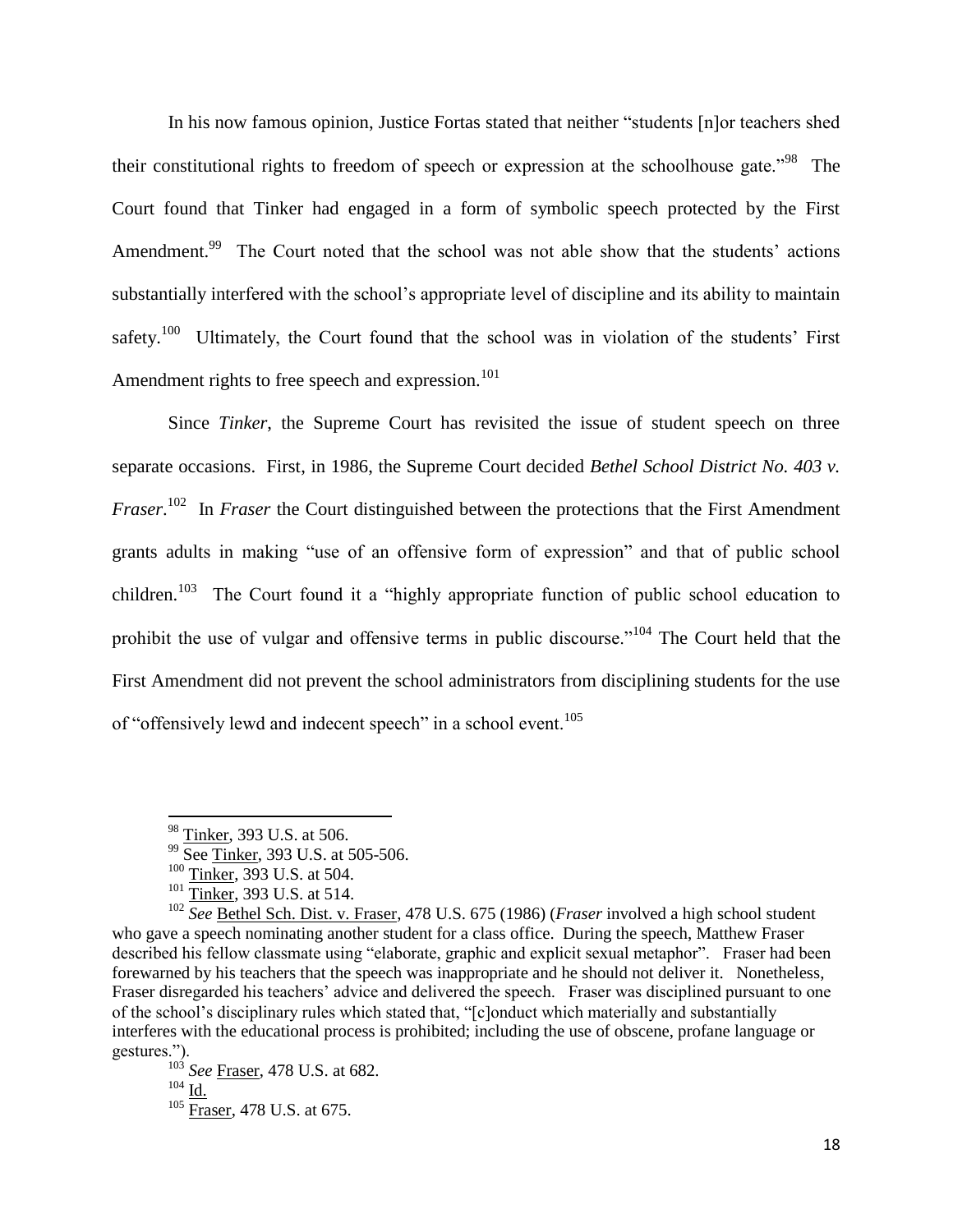Next, in 1988, the Supreme Court decided *Hazelwood School District v. Kuhlmeier*.<sup>106</sup> In *Kuhlmeier*, the Court noted that "public schools do not possess all of the attributes of ... public forums ..." and therefore, "...school officials may impose reasonable restrictions on the speech of students, teachers, and other members of the school community."<sup>107</sup> Moreover, the Court held that public schools can "exercise editorial control over the style and content of student speech in school-sponsored expressive activities as long as their actions are reasonably related to legitimate pedagogical concerns".<sup>108</sup>

Lastly, in 2007, the Supreme Court decided *Morse v. Frederick*.<sup>109</sup> In *Morse*, the Supreme Court held that "a principal may, consistent with the First Amendment, restrict student speech at a school event, when that speech is reasonably viewed as promoting illegal drug use."  $110$  The Court noted that it did not base its decision on the fact that the student speech in this was either disruptive (Tinker)<sup>111</sup> or offensive (Fraser)<sup>112</sup> but rather focused on the illegal nature of the activity the speech promoted and the existing problem of drug among school-aged children.<sup>113</sup>

1. Applying *Tinker* to Student Off-Campus Internet Speech

<sup>106</sup> *See* Hazelwood Sch. Dist. v. Kuhlmeier, 484 U.S. 260(1988) (In Hazelwood, student staff members of a school sponsored newspaper brought an action against their school after their principal decided to pull two articles from publication. The principal pulled the articles from publication because he felt that some of the topics covered by the articles were not appropriate, especially for some of the younger students in the school and because he felt that the identity of some of the people discussed in the articles would be easily ascertained.).

<sup>&</sup>lt;sup>107</sup> Kuhlmeier, 484 U.S. at 267.

<sup>&</sup>lt;sup>108</sup> Kuhlmeier, 484 U.S. at 273.

<sup>109</sup> Morse v. Frederick, 551 U.S. 393(2007) (In *Morse*, high school student Joseph Federick attended a school sponsored event carrying a banner that read "Bong Hits 4 Jesus". The Principal confiscated the banner and suspended Federick from school on the grounds that the banner promoted illegal drug use.).

 $^{110}$  Morse, 551 U.S. at 403.

 $\frac{111}{\text{Morse}}$ , 551 U.S. at 408-409.

 $\frac{112}{\text{Morse}}$ , 551 U.S. at 409.

<sup>&</sup>lt;sup>113</sup> Morse, 551 U.S. at 407.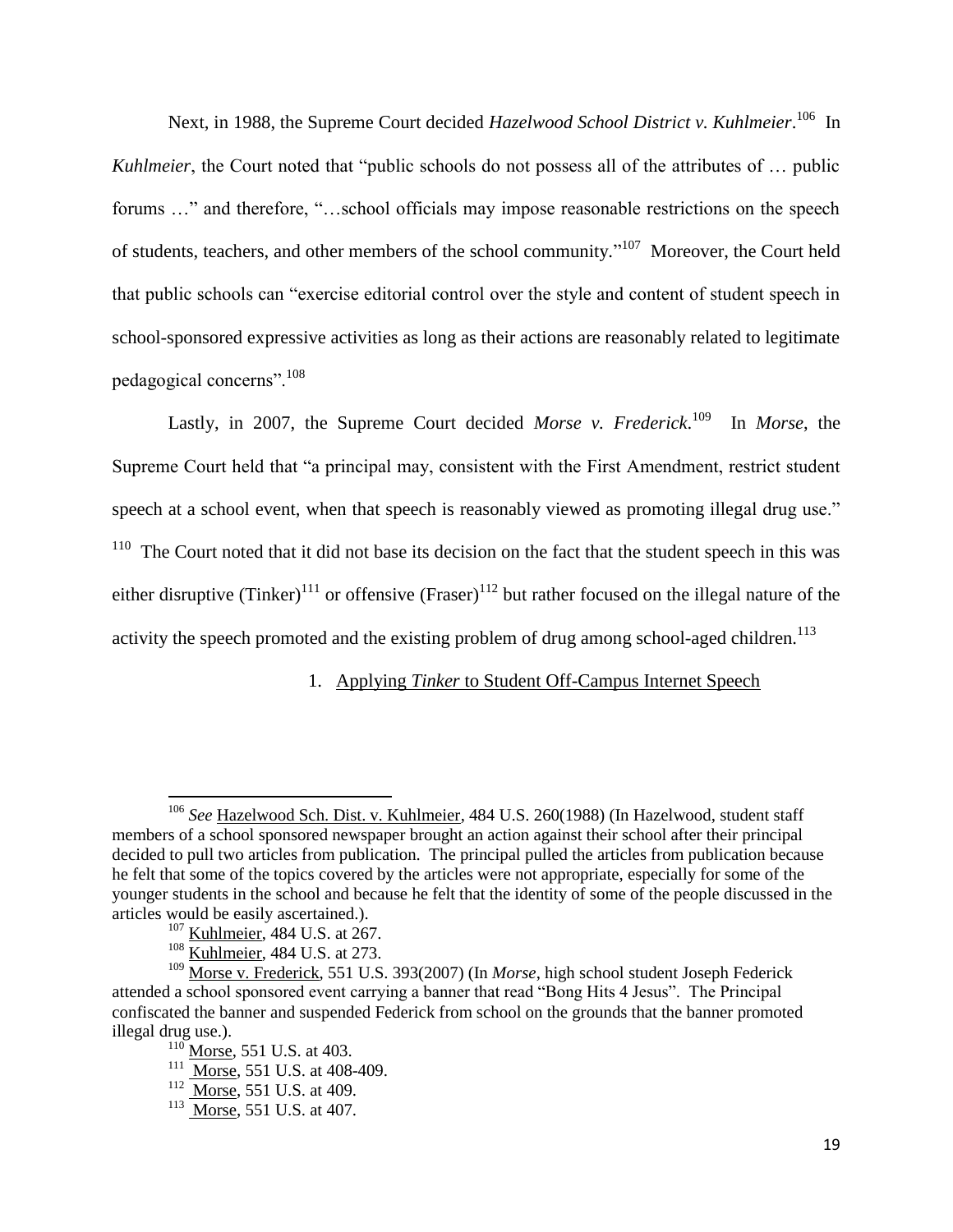The Supreme Court's decisions addressing student speech have been limited to oncampus or school sponsored events and activities.<sup>114</sup> However, in recent years lower courts have dealt with the issue of whether schools should regulate student speech that causes disruption within the school but occurs off-campus (as part of a non-school sponsored event or activity) or on the internet.<sup>115</sup> District Courts have uniformly applied the *Tinker* standard to examine off-campus internet student speech, $116$  however courts are divided on the issue of whether a school must establish a "sufficient nexus"<sup>117</sup> between the off-campus internet speech before the Tinker standard is applied.<sup>118</sup> A majority of courts have not required schools to establish this sufficient nexus standard.<sup>119</sup> However, in some courts have imposed a two part test for examining student off-campus internet speech. In these jurisdictions, a school must first show a substantial nexus between the student speech and the school.<sup>120</sup> Next, these courts use the *Tinker* standard to examine the extent that the student speech "materially and substantially

<sup>114</sup> *See* Kara D. Williams, Public School vs. MySpace & Facebook: The Newest Challenge to Sutdent Speech Rights, 76 U. Cin. L.Rev. 707, 712 (2007-2008); Laura Fishwick, Student Speech Rights on the Internet: Summary of The Recent Case Law, Jolt Digest, [http://jolt.law.harvard.edu/digest/internet/student-free-speech-rights-on-the-internet-summary-of-the](http://jolt.law.harvard.edu/digest/internet/student-free-speech-rights-on-the-internet-summary-of-the-recent-case-law)[recent-case-law](http://jolt.law.harvard.edu/digest/internet/student-free-speech-rights-on-the-internet-summary-of-the-recent-case-law) (last visted on April 2, 2013).

 $115$  Id.

<sup>116</sup> *See* Williams *supra* note 114

<sup>117</sup> [J.S. v. Bethlehem Area Sch. Dist., 569 Pa. 638, 667 \(2002\).](http://www.lexis.com/research/xlink?app=00075&view=full&searchtype=le&search=569+Pa.+638%2520at%2520667)

<sup>118</sup> *See* Fishwick *supra* note 114

<sup>&</sup>lt;sup>119</sup> See <u>J.S. v. Blue Mt. Sch. Dist.</u>, 593 F.3d 286, 301 (2010) ("[W]e hold that off-campus speech that causes or reasonably threatens to cause a substantial disruption . . . with a school need not satisfy any geographical technicality in order to be regulated pursuant to Tinker."); Fishwick *supra* note 114.

<sup>&</sup>lt;sup>120</sup> *See* Fishwick *supra* note 114 "The majority of district courts have not required this threshold inquiry, but some courts, notably the Second Circuit, have required that a nexus be shown by proving that it was "reasonably foreseeable" that the speech would reach a school's campus. See J.C. v. Beverly Hills Unified Sch. Dist., 711 F. Supp. 2d 1094, 1107 (C.D. Cal. 2010) (summarizing the rift among courts on the nexus threshold question). Courts that ask the nexus question are concerned with whether the student, at the time he posted the expression, should have foreseen that the speech would enter and affect activities on campus."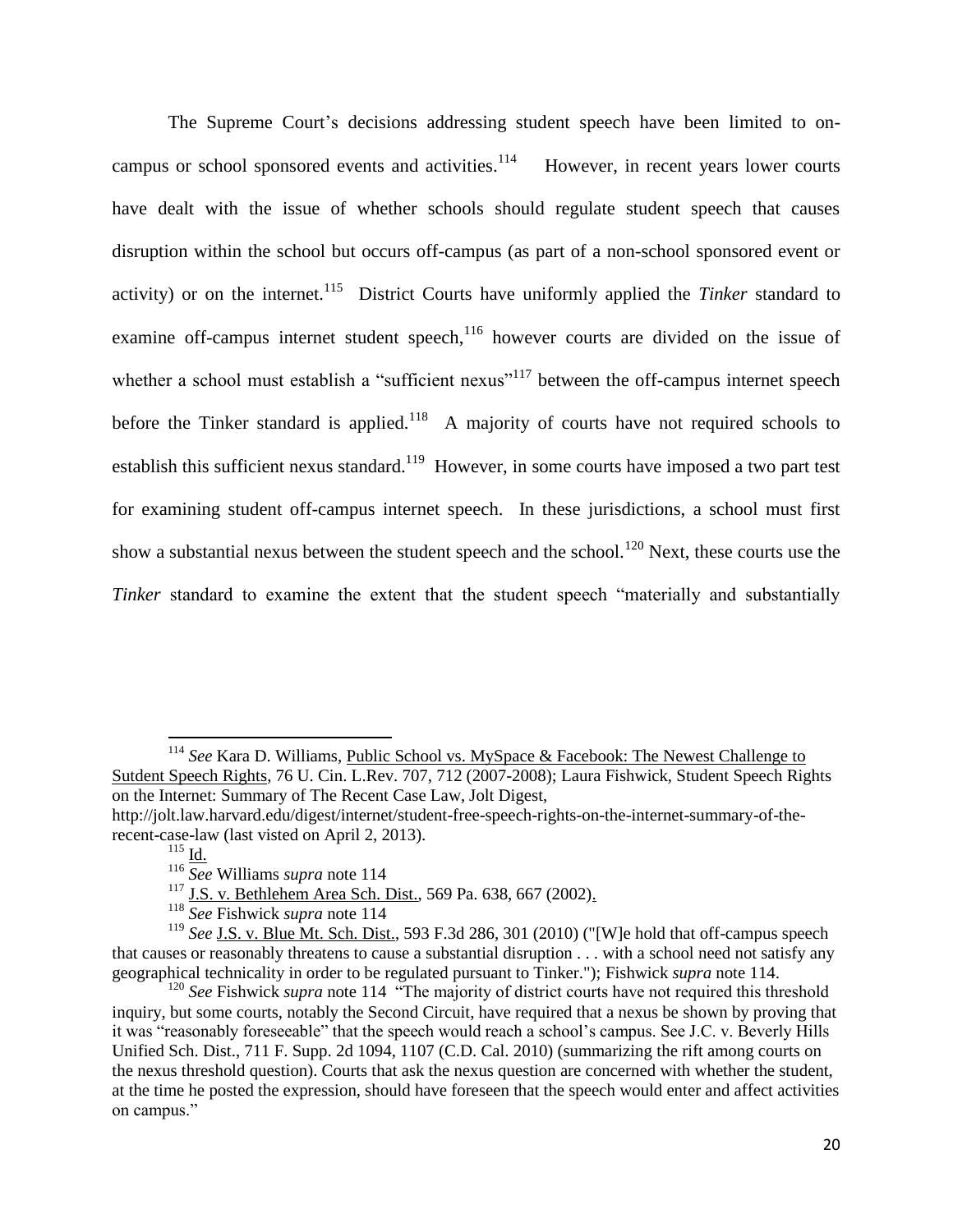interfere[d] with the requirements of appropriate discipline in the operation of the school."<sup>121</sup> In examining this second prong, courts consider the "intensity of on campus discussions surrounding the expression, the burden the expression places on the administration, and whether the expression contains violent content." $122$ 

Most recently, the Tinker standard was applied to a cyberbulling case in *Kowalski v. Berkeley Cnty. Sch.<sup>123</sup>* In this case, Kowalski, a high school senior used her home computer to create a fake MySpace profile in which she ridiculed a fellow classmate.<sup>124</sup> After creating the fake profile, Kowalski invited one hundred (100) classmates to "friend" the page and join in the ridicule of the student.<sup>125</sup> The targeted student and her parents became aware of the page and reported it to school administrators.<sup>126</sup> Kowalski was subsequently suspended from school.<sup>127</sup> Kowalski brought an action against the school.<sup>128</sup> Among her many claims, Kowalski alleged that the school was in violation of her First Amendment rights by punishing her for speech that occurred outside the school.<sup>129</sup> The District Court granted summary judgment in favor of the school, holding that the school acted within its authority when it punished Kowalski.<sup>130</sup> On Appeal, the court held that the school had not violated Kowalski's First Amendment rights because, (1) there was a nexus between her speech and "the school's pedagogical interests … to

- <sup>124</sup> *See* Kowalski 652 F.3d at 567.
- $^{125}$  Id.

 $\overline{\phantom{a}}$ <sup>121</sup> Fishwick *supra* note 114 (The Tinker standard ... is concerned with whether the expression has caused or foreseeably will cause substantial disruption on campus, from the perspective of the school officials when they decided to punish the student or prevent the conduct.").

<sup>122</sup> Fishwick *supra* note 114.

<sup>123</sup> *See* [Kowalski v. Berkeley County Sch., 652 F.3d 565 \(2011\).](http://www.lexis.com/research/xlink?app=00075&view=full&searchtype=le&search=652+F.3d+565)

<sup>&</sup>lt;sup>126</sup> *See* <u>Kowalski</u> 652 F.3d at 568.

<sup>&</sup>lt;sup>127</sup> See <u>Kowalski</u> 652 F.3d at 568-569. ("School administrators concluded that Kowalski had created a "hate website," in violation of the school policy against "harassment, bullying, and intimidation." For punishment, they suspended Kowalski from school for 10 days and issued her a 90-day "social suspension," which prevented her from attending school events in which she was not a direct participant.")

<sup>128</sup> *See* Kowalski 652 F.3d at 570.

 $129 \underline{\text{Id.}}$  $129 \underline{\text{Id.}}$  $129 \underline{\text{Id.}}$ 

 $^{130}$   $\underline{\underline{\text{Id.}}}$  $\underline{\underline{\text{Id.}}}$  $\underline{\underline{\text{Id.}}}$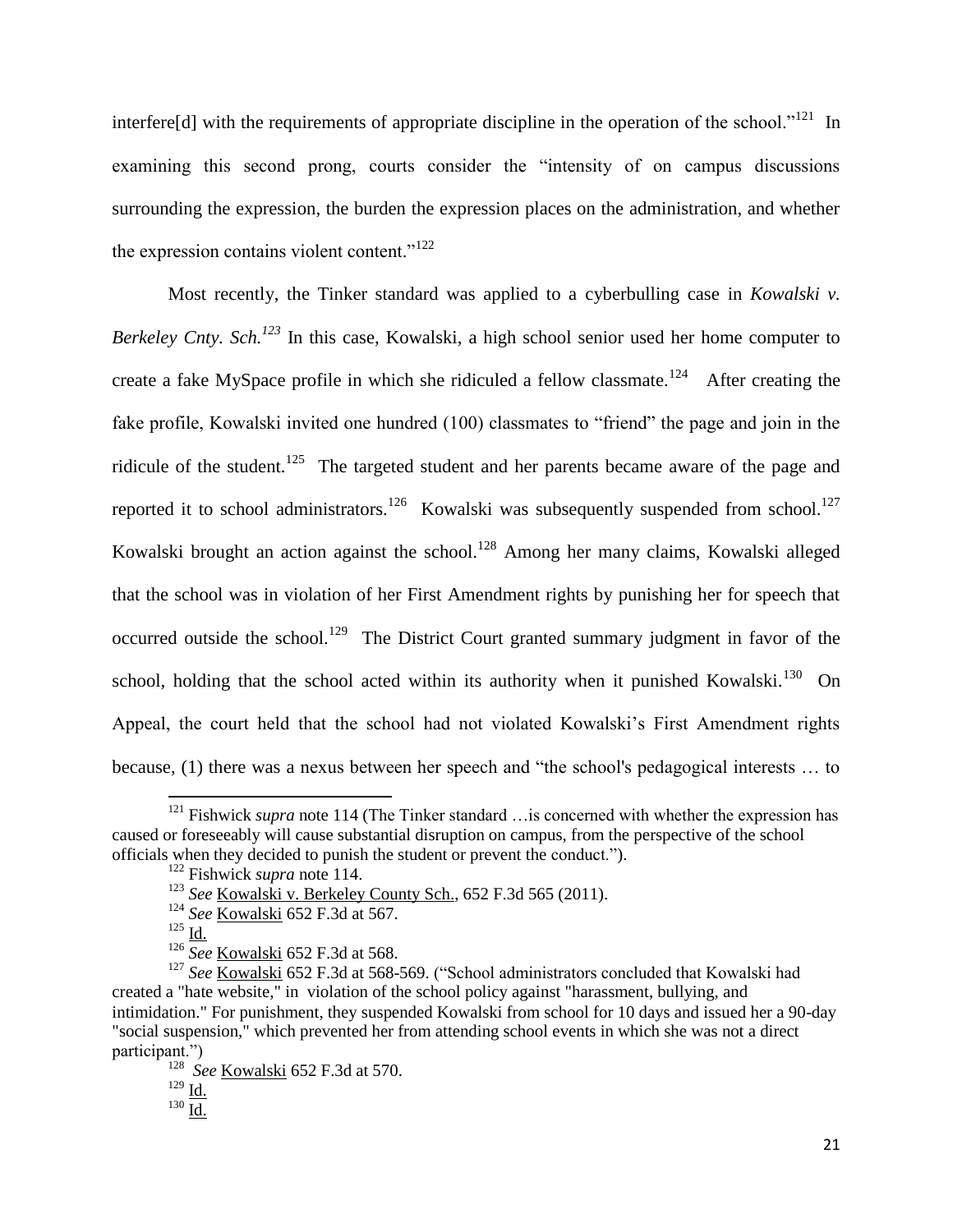justify the action taken by administrators  $...,^{131}$  (2) the speech was materially and substantially disruptive in that it interfered with the school's work and collided with the rights of other students to be secure and to be let alone,<sup>132</sup> and (3) it was foreseeable that her conduct would reach the school..."<sup>133</sup> The Supreme Court has since denied Kowalski a writ of certiorari.<sup>134</sup>

# b. Employment law: the Intersection of Social Media and First Amendment Rights

In the last five years we have seen an increase in litigations resulting from employers terminating employees because of their internet speech.<sup>135</sup> Some attribute the phenomenon to the fact that the average aged Facebook user has transitioned from the school to the work environment. <sup>136</sup> Some opine that at the heart of the problem lies in the fact that "[w] hile most business executives assert they have a right to know about all of their employees' social networking activities, most employees believe their bosses have not right to inquire into their non-work lives."<sup>137</sup> The Supreme Court has addressed the issue of employees' First Amendment rights in the context of retaliation, where an employee suffers adverse employment action for criticizing her employer.<sup>138</sup> However, the Court has not addressed the issue of an Employee's First Amendment rights with respect to off-duty, non-work related speech.<sup>139</sup> Nonetheless, lower courts faced with increased wrongful termination lawsuits resulting from an employee's use of

 $^{131}$  Kowalski 652 F.3d at 573.

 $\frac{132}{\text{Kowalski}}$  652 F.3d at 573-574.

<sup>133</sup> Kowalski [652 F.3d at 574 \(4th Cir. W. Va. 2011\)](http://www.lexis.com/research/xlink?app=00075&view=full&searchtype=le&search=652+F.3d+565%2520at%2520574)

<sup>134</sup> *See* [Kowalski v. Berkeley County Sch., 132 S. Ct. 1095 \(2012\)](http://www.lexis.com/research/xlink?app=00075&view=full&searchtype=le&search=132+S.+Ct.+1095)

<sup>&</sup>lt;sup>135</sup> See Catherine Crane, Note, Social Networking v. The Employment at Will Doctrine: A Potential Defense For Employees Fired For Facebooking, Terminated For Twittering, Booted for Blogging, and Sacked for Social Networking, [89 Wash. U. L. Rev. 639, 639-640](http://www.lexis.com/research/xlink?app=00075&view=full&searchtype=le&search=89+Wash.+U.+L.+Rev.+639%2520at%2520639) (2012).

 $\overline{^{136}}$  Id.

 $\frac{137}{10}$  id. at 640.

 $138$  Christopher Dunn, Social Media, Public Employees and the First Amendment, NYCLU, [http://www.nyclu.org/oped/column-social-media-public-employees-and-first-amendment-new-york-law](http://www.nyclu.org/oped/column-social-media-public-employees-and-first-amendment-new-york-law-journal)[journal](http://www.nyclu.org/oped/column-social-media-public-employees-and-first-amendment-new-york-law-journal) (last visted on May 5, 2013).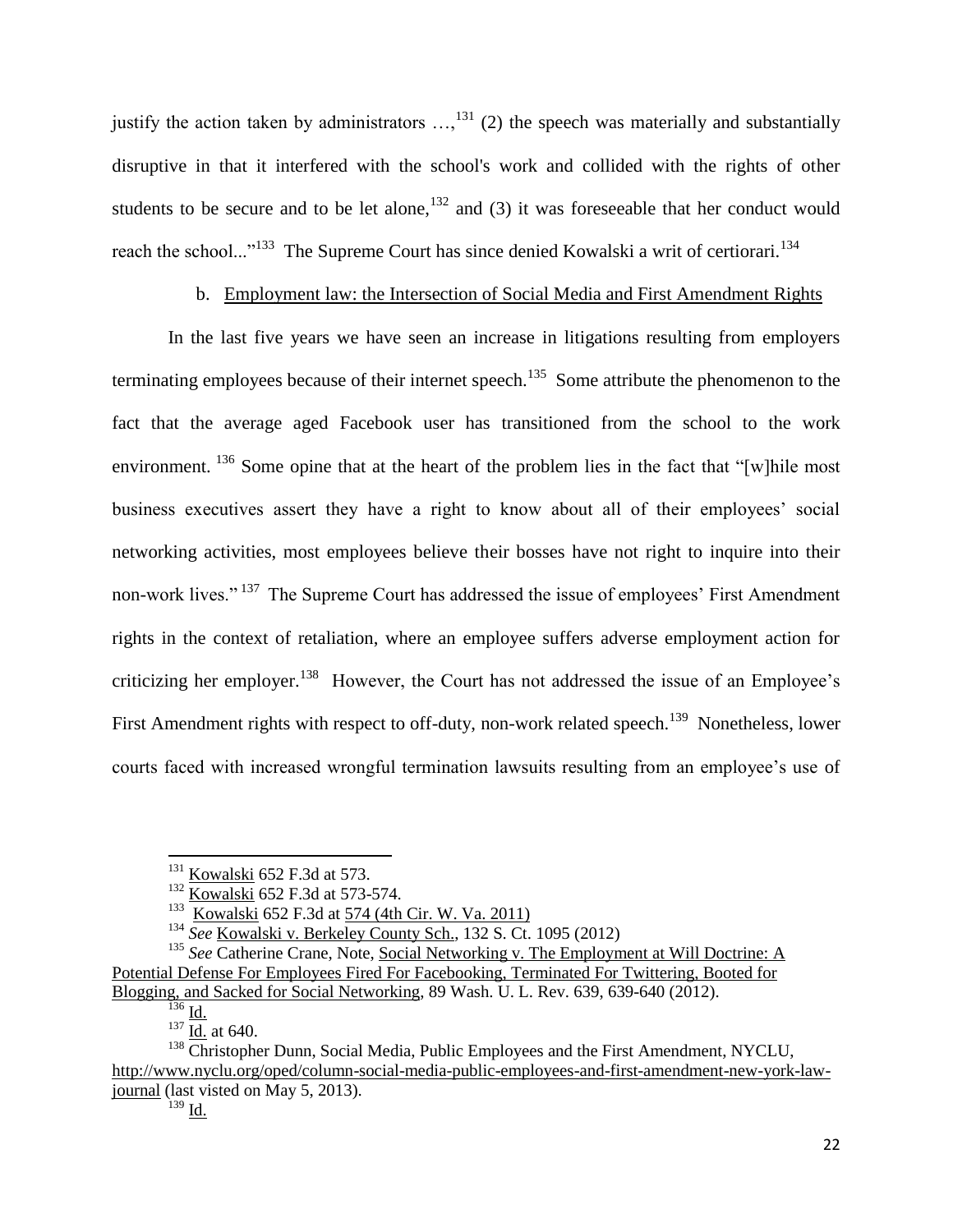social media, have had to make decisions based on statues that did not contemplate the social media phenomenon when crafted.<sup>140</sup>

Before addressing First Amendment protections afforded in the employment context, it is important to note that the law draws a distinction between private and public employees.<sup>141</sup> Private employees are afforded less free speech protection than their public sector counterparts.<sup>142</sup> The majority of private sector employees are considered "at will". Under the employment-at-will-doctrine and employee can be terminated with or without cause, so long as the reason for termination does not contravene public policy or protected under a limited category of protected speech.<sup>143</sup> Therefore, a private sector employer is within his rights to terminate an employee for social media posts the employer finds objectionable, even if it is completely non-work related.

Contrastingly, public sector employees have enjoyed more robust free speech protections in the workplace than private sector employees; public employers are subject to the restraints of the First Amendment.<sup>144</sup> In 2006 the Supreme Court set out the current test for disputes arising out of adverse employment action resulting from an employee's speech or expression related to work.<sup>145</sup> In *Garcetti*, the Court set out a three-part test to determine whether an employee's speech should be afforded First Amendment protection and insulated from adverse action. First, the court must decide whether the employee was speaking as a private citizen rather than within

<sup>140</sup> *See* Laura J. Thalacker, & Courtney Miller O'mara, Public Employees and The First Amendment: The Intersection of Free Speech Rights and Social Media, 20 Nevada Lawyer 13, 14 (2012).

<sup>141</sup> *See* Crane *supra* note 135 at 642

 $^{142}$  <u>Id.</u>

 $^{143}$  Active use of social media, is not one of the stated public policies protected under the employment-at-will-doctrine. Some of the limited statutory speech protections afforded to private sector employees include protections for: whistleblowing, those who testify in judicial or administrative proceedings, federal and state antidiscrimination laws (Title VII), concerted activities for the purpose of mutual protection even apart from formation of a union, public policy tort, and contract.

<sup>144</sup> *See* Crane *supra* note 135 at 644.

<sup>&</sup>lt;sup>145</sup> See [Garcetti v. Ceballos, 547 U.S. 410 \(2006\).](http://www.lexis.com/research/xlink?app=00075&view=full&searchtype=le&search=547+U.S.+410)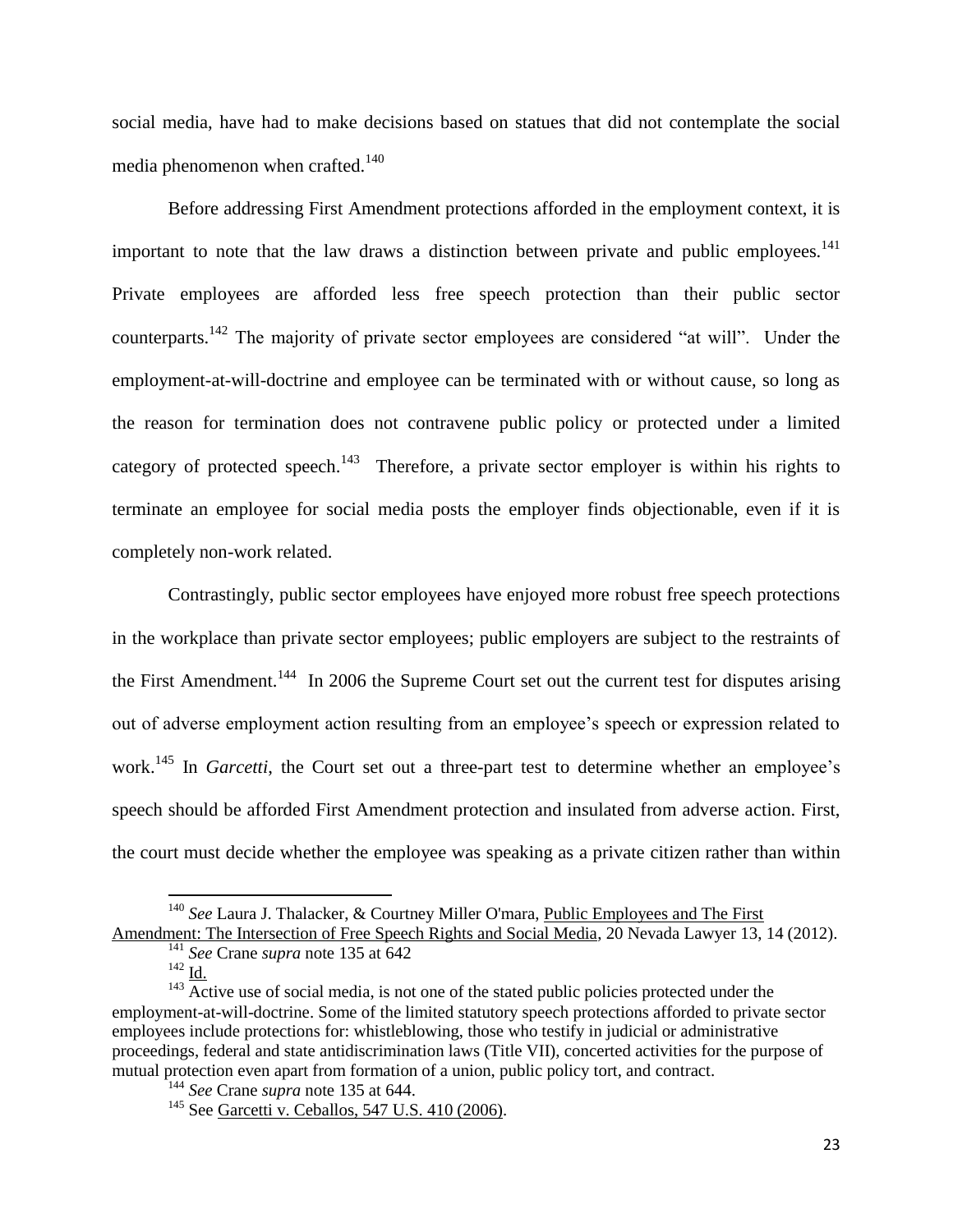his official capacity as a public employee.<sup>146</sup> Next, the court must determine whether the speech was a matter of public concern.<sup>147</sup> Lastly, if the court determines that the speech was a matter of public concern, then the court must determine whether the employer's interest in maintaining an effective workplace outweighs the employee's free speech rights.<sup>148</sup>

In 2010, the National Relations Board ("NLRB") announced that the National Relations Act's ("NLRA") coverage expanded to protect employees' social media speech.<sup>149</sup> The NLRA's coverage is expended to most private employees.<sup>150</sup> However, it is important to note that in the 2010 expansion of the NLRA coverage, social media-related speech is limited to protect employee concerted activity for the purpose of mutual aid and protection. <sup>151</sup> Therefore, an employee who resorts to his Facebook wall to vent about his how much he dislikes his supervisor or co-workers is likely not afforded the protection of the NLRA. <sup>152</sup>

c. Criminal law: Intersection of Social Media and First Amendment Rights

There are currently two federal statutes in place to combat what has been classified as "cyberstalking" or abuse via social media, the Federal Interstate Stalking Statue, 18 U.S.C. § 2261A and the Interstate Communications Act, 18 U.S.C.  $\S$  875 (c).<sup>153</sup> The Federal Interstate Stalking Statue, 18 U.S.C. § 2261A was enacted in 1996 as part of the Violence Against Women Act ("VAWA").<sup>154</sup> The statute was subsequently amended to cover electronic communications

 $\overline{\phantom{a}}$  $^{146}$   $\underline{Id}$ .

 $147 \overline{Id.}$ 

 $^{148}$   $\overline{\text{Id}}$ .

<sup>&</sup>lt;sup>149</sup> *See* Ann C. McGinley and Ryan P. McGinley-Stempel, Beyond the Water Cooler: Speech and the Workplace in an Era of Social Media, 30 Hofstra Lab. & Emp. L.J. 75, 80 (2012).

<sup>150</sup> *See* Steven Greenhouse, *Even if it Enrages Your Boss, Social Net Speech is Protected*, NEW YORK TIMES, Jan. 21, 2013, *available at* [http://www.nytimes.com/2013/01/22/technology/employers](http://www.nytimes.com/2013/01/22/technology/employers-social-media-policies-come-under-regulatory-scrutiny.html?pagewanted=all&_r=0)social-media-policies-come-under-regulatory-scrutiny.html?pagewanted=all& $r=0$ .

<sup>151</sup> *See* McGinley *supra* note 149.

<sup>152</sup> *See* Greenhouse supra note 150.

<sup>153</sup> 18 U.S.C. § 875; *See* Allsup, *supra* note 7 at 236.

<sup>154</sup> 18 U.S.C. § 2261; *See* Allsup, *supra* note 7 at 233.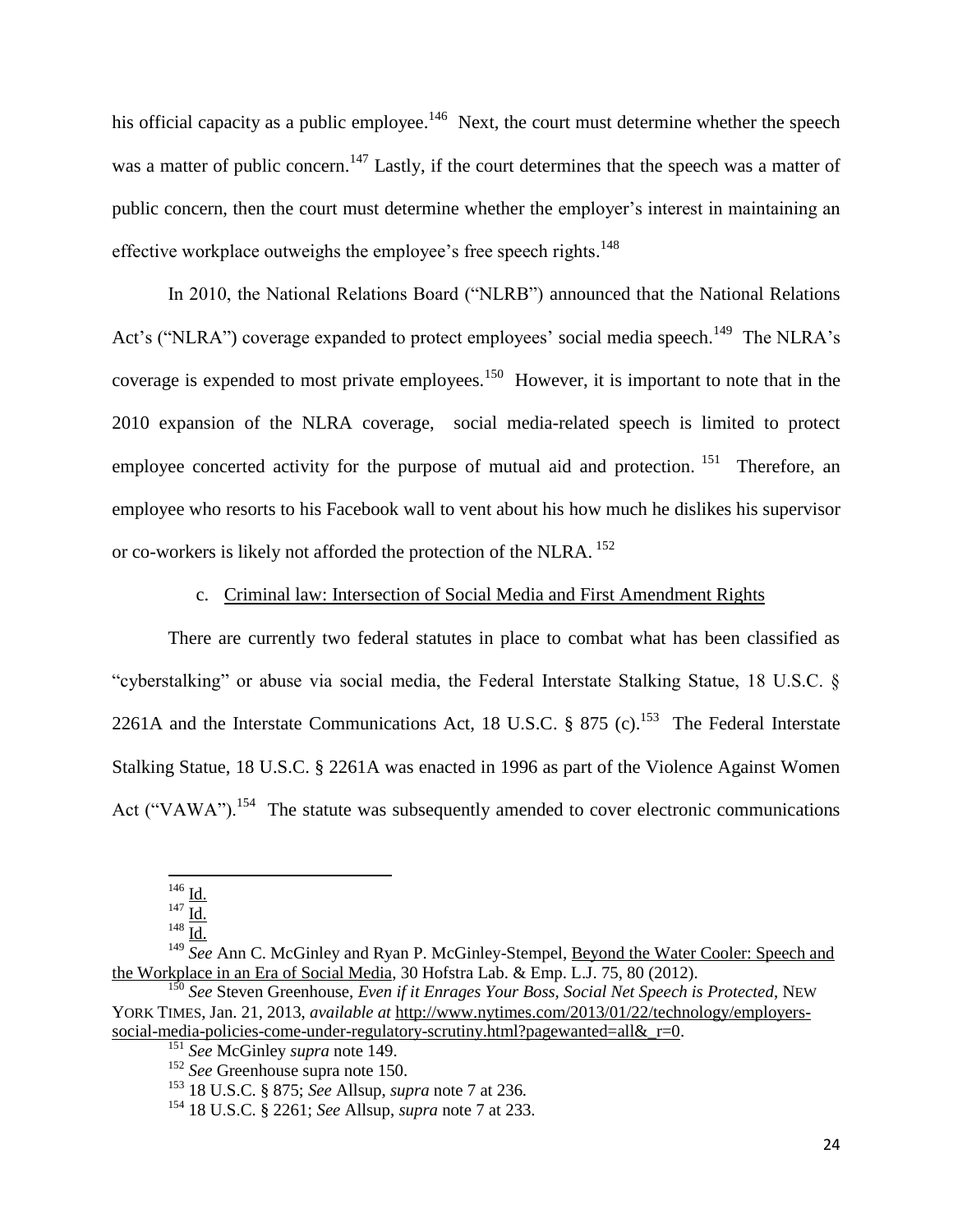that took place across state lines.<sup>155</sup> The amendment imposes criminal liability to anyone who with intent:

> travels in interstate … or … uses the mail, any interactive computer service, or any facility of interstate or foreign commerce to engage in a course of conduct that causes substantial emotional distress to that person or places that person in reasonable fear of the death of, or serious bodily injury to, any of the persons described ....<sup>156</sup>

In effect, the statue extends to emails, tweets, blogs and other social media posts where the stalker can be shown to have the requisite intent and the victim has suffered emotional distress or fear as a result.<sup>157</sup> However, the statute is limited in that it is only applicable when the cyberstalker and the victim live in different states. Furthermore, the Federal Interstate Stalking Statute does not protect against incidents of anonymous cyberstalking.<sup>158</sup>

A second federal statute offering some protection to victims of harassment/cyberstalking is the Interstate Communications Act, 18 U.S.C.  $\S$  875 (c).<sup>159</sup> Under the Interstate Communications Act:

> Whoever transmits in interstate or foreign commerce any communication containing any threat to kidnap any person or any threat to injure the person of another, shall be fined under this title or imprisoned not more than five years, or both. <sup>160</sup>

Unlike the Interstate Stalking Statute, the Interstate Communications Act attaches to all forms of online communications, whether anonymous or not.<sup>161</sup> Nonetheless, this statute requires that the online behavior rise to the level of "threat of injury."<sup>162</sup> Therefore, online

 $^{158}$  Id.

 $\overline{\phantom{a}}$ 

 $160$  18 U.S.C. § 875 (c).

<sup>155</sup> Allsup, *supra* note 7 at 233.

 $156$  18 U.S.C. § 2261.

<sup>157</sup> *See* Allsup, *supra* note 7at 233.

<sup>159</sup> 18 U.S.C. § 875; Allsup, *supra* note 7 at 236.

<sup>161</sup> *See* Allsup, *supra* note 7 at 236.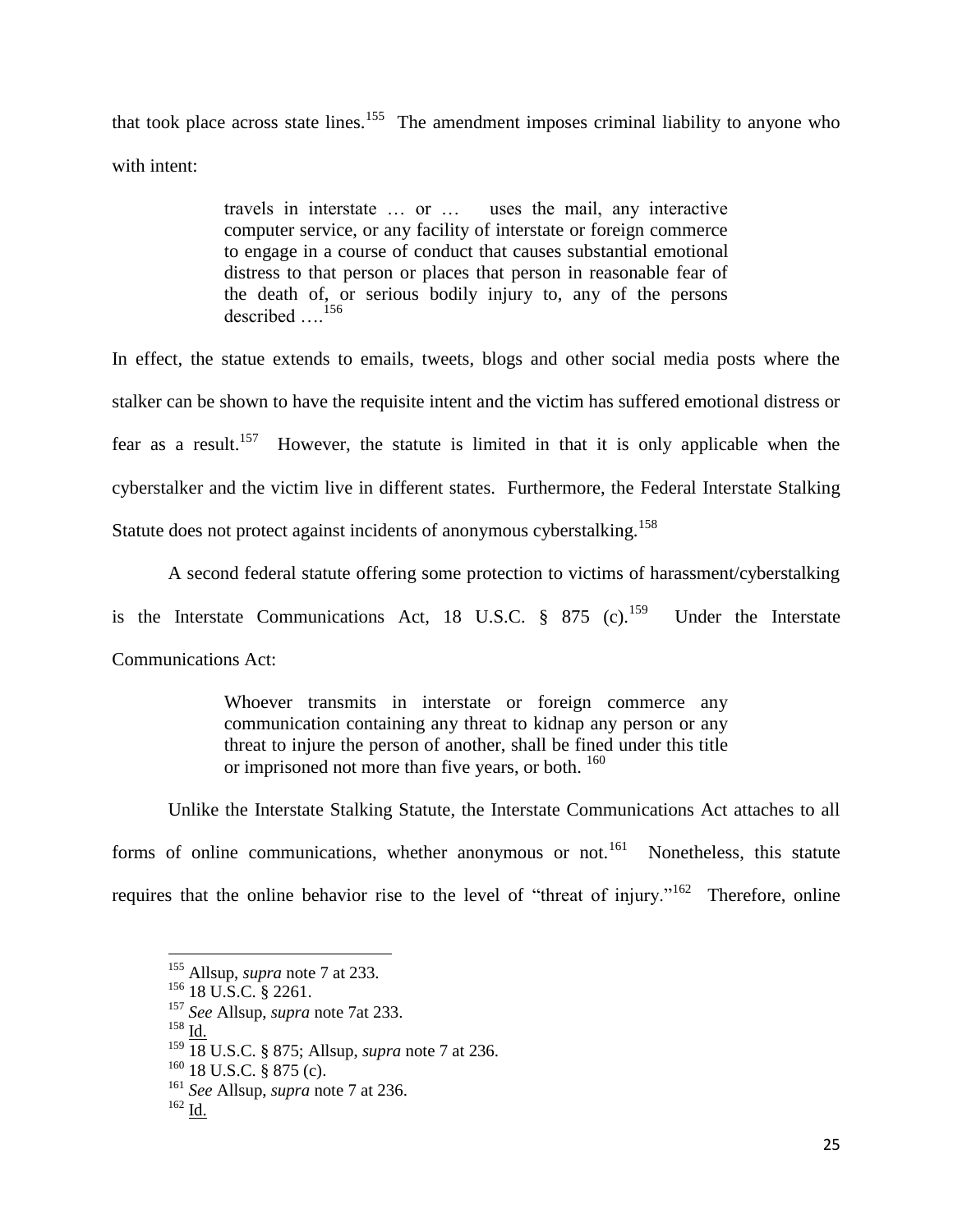harassing behavior such as repeated messages containing graphic sexually implicit messages, posting embarrassing photos over social media, or negative commentary of a person are not covered by this statute.<sup>163</sup> The statute is limited to "true threats,"<sup>164</sup> one of the few categories of speech that fall outside First Amendment Protection.

 After a close review of the three areas of the law (education, employment and criminal) mentioned above it is evident that there is some great variation among the tests applied in evaluating evidence of social media however, there were two common trends. Specifically, all three areas considered whether there was a nexus between the social media speech and the impacted party. And, all three considered the impact the litigants' social media speech had on the opposing party and provide a threshold standard the speech must meet before adverse consequences can apply.

# **V. TOWARDS A WORKING PARADIGM FOR ASSESSING THE PROPRIETY OF JUDICIAL RESPONSES TO LITIGANTS' USE OF SOCIAL MEDIA**

Our judicial system has been caught off guard by the social media phenomenon. Courts have struggled to find a balance between the robust free speech values afforded by the First Amendment and the need to regulate online speech. The impact of social media has been especially hard felt by litigants in family law disputes where First Amendment rights have been sacrificed in the name of judicial discretion.

It is important to acknowledge that family law judges have valid interest in maintaining order and protecting the rights of all the litigants that come before them. Additionally, because of the diverse needs of families and individuals in family court is anything but predictable, it is

 $\overline{a}$ 

 $^{163}$  Id.

<sup>&</sup>lt;sup>164</sup> See Allsup, *supra* note 7 at 236. ("The Supreme Court has not established a specific standard for what constitutes a true threat, this category of unprotected speech is narrow.").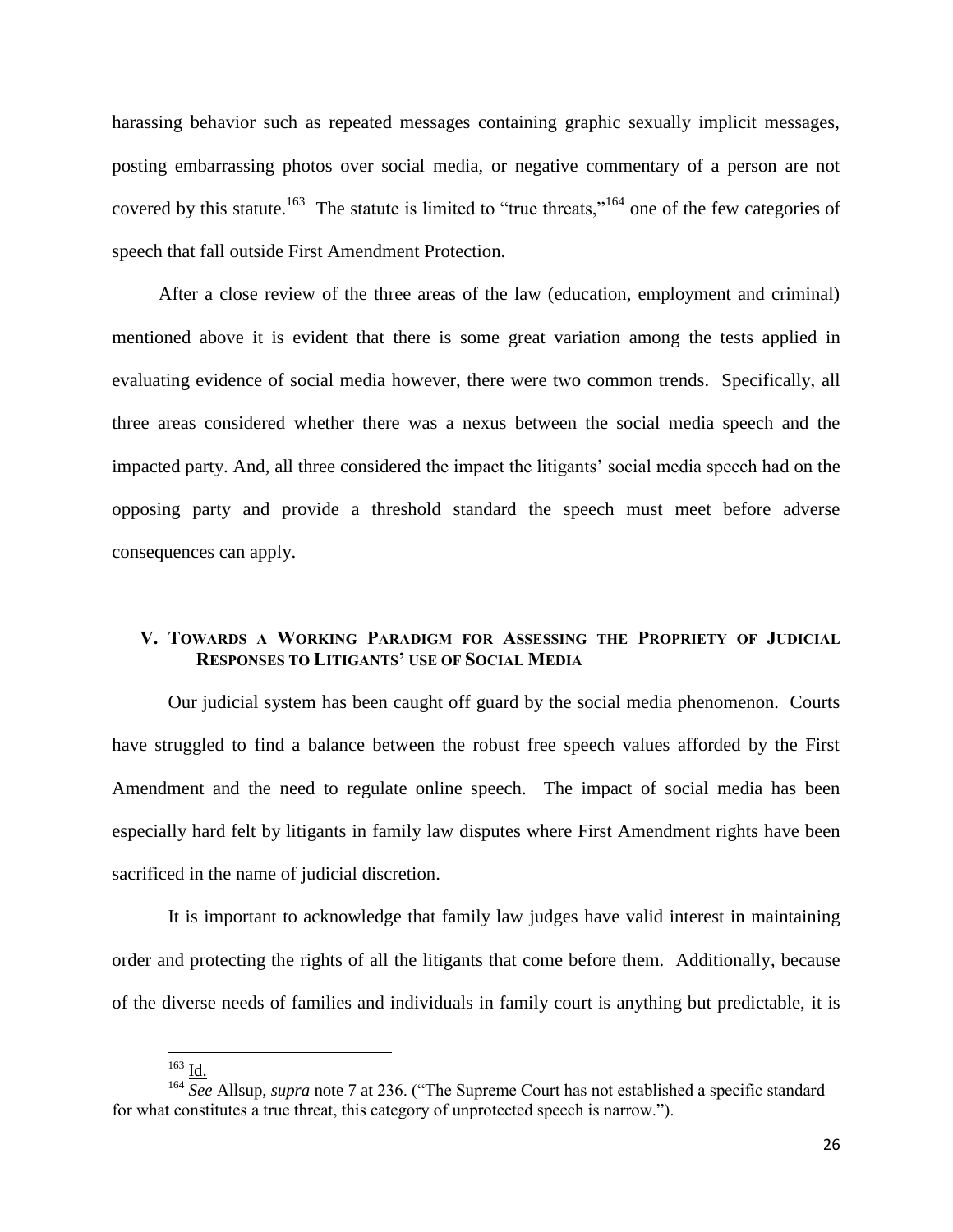important that any proposed framework for analyzing a litigant's social media speech have some built-in level of flexibility to allow judges to adapt the ever changing circumstances they are confronted with. Lastly, an effective framework for analyzing a litigant's social media speech is one that attempts to balance First Amendment rights and the court's interest in maintaining legal order. A proposed test for family law judges analyzing a litigant's social media speech would require the judge to consider the following:

- 1. A nexus exist between the speech and the judicial proceeding
- 2. The speech has to be substantially disruptive to the effective resolution of the contested matter or
	- o The standard would require a more than a statement of dissent against your former spouse but less than a threat of physical harm.
- 3. The speech violates either some aspect of a standing order or undermines the court's authority.
	- o This prong would address violations of standing orders of protection
- 4. Was the litigant's speech accessible to the opposing party
	- o This prong would require the court to look into the litigant's social media privacy settings. The fact that the litigant intentionally restricted access to his social media accounts specifically restricted the opposing party's ability to view his speech should be weighed in favor of the litigant. After all, the Supreme Court has noted that "the burden normally falls upon the viewer to "avoid further bombardment of [his] sensibilities simply by averting [his] eyes."<sup>165</sup>

<sup>&</sup>lt;sup>165</sup> Erznoznik, 422 U.S. at 210-211; Phelps, 131 S. Ct. at 1220.